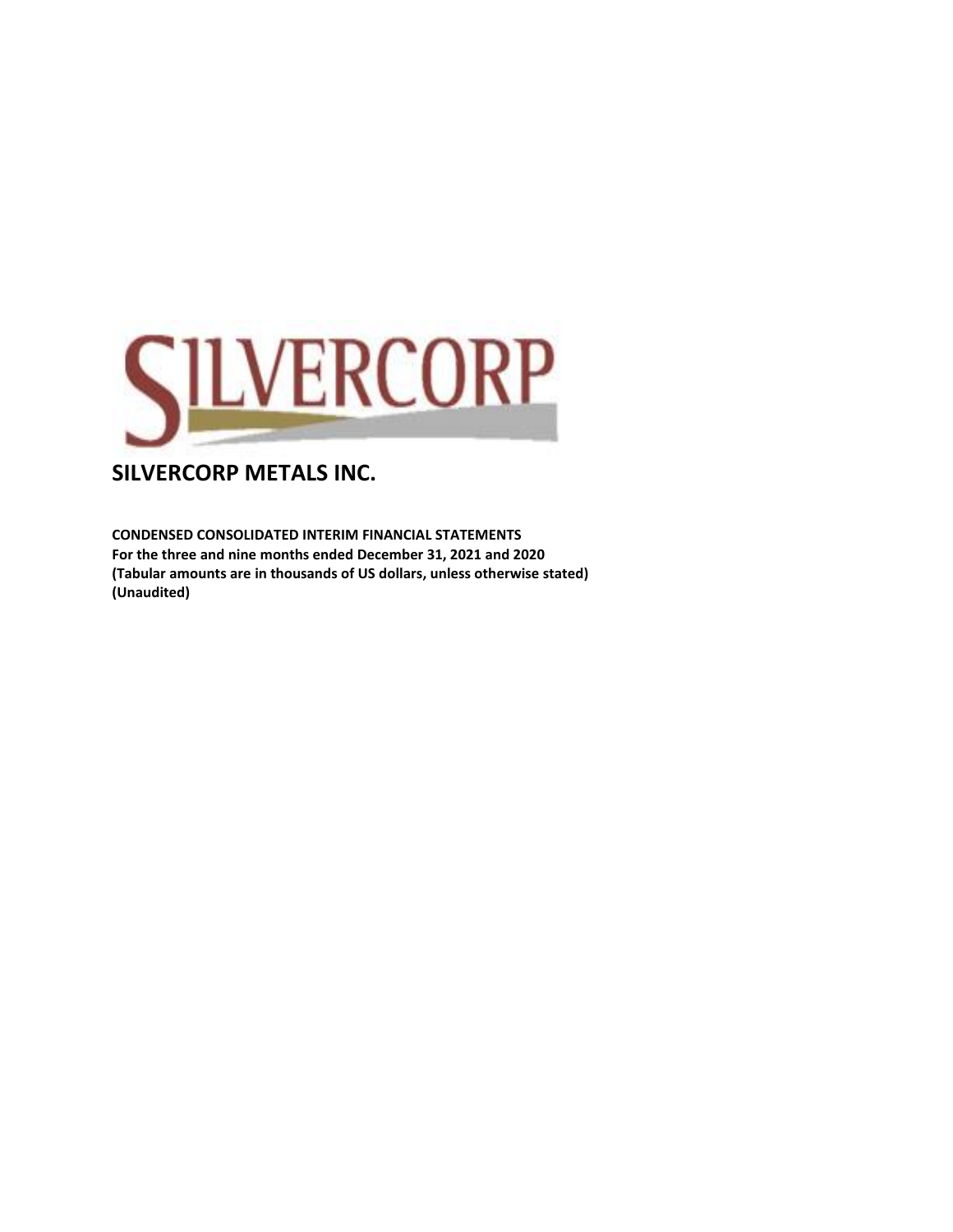### **Condensed Consolidated Interim Statements of Financial Position**

*(Unaudited) (Expressed in thousands of U.S. dollars)*

|                                                                |              | As at December 31, |         | As at March 31, |  |
|----------------------------------------------------------------|--------------|--------------------|---------|-----------------|--|
|                                                                | <b>Notes</b> |                    | 2021    | 2021            |  |
| <b>ASSETS</b>                                                  |              |                    |         |                 |  |
| <b>Current Assets</b>                                          |              |                    |         |                 |  |
| Cash and cash equivalents                                      | 20           | \$                 | 152,027 | \$<br>118,735   |  |
| Short-term investments                                         | 4            |                    | 59,587  | 80,357          |  |
| Trade and other receivables                                    |              |                    | 1,912   | 1,485           |  |
| Current portion of lease receivable                            | 9            |                    | 210     | 213             |  |
| Inventories                                                    |              |                    | 10,570  | 9,768           |  |
| Due from related parties                                       | 17           |                    | 896     | 847             |  |
| Income tax receivable                                          |              |                    | 641     | 4,978           |  |
| Prepaids and deposits                                          |              |                    | 5,525   | 4,806           |  |
|                                                                |              |                    | 231,368 | 221,189         |  |
| <b>Non-current Assets</b>                                      |              |                    |         |                 |  |
| Long-term prepaids and deposits                                |              |                    | 788     | 409             |  |
| Long-term portion lease receivable                             | 9            |                    | 24      | 183             |  |
| <b>Reclamation deposits</b>                                    |              |                    | 8,817   | 8,513           |  |
| Other investments                                              | 5            |                    | 20,123  | 15,733          |  |
| Investment in associates                                       | 6            |                    | 60,143  | 53,457          |  |
|                                                                | 7            |                    |         |                 |  |
| Plant and equipment                                            | 8            |                    | 78,787  | 75,729          |  |
| Mineral rights and properties<br><b>TOTAL ASSETS</b>           |              | \$                 | 321,201 | \$<br>277,429   |  |
|                                                                |              |                    | 721,251 | 652,642         |  |
| <b>LIABILITIES AND EQUITY</b>                                  |              |                    |         |                 |  |
| <b>Current Liabilities</b>                                     |              |                    |         |                 |  |
| Accounts payable and accrued liabilities                       |              | \$                 | 45,423  | \$<br>30,298    |  |
| Current portion of lease obligation                            | 9            |                    | 707     | 657             |  |
| Deposits received                                              |              |                    | 3,398   | 4,857           |  |
| Income tax payable                                             |              |                    | 574     | 1,363           |  |
|                                                                |              |                    | 50,102  | 37,175          |  |
| <b>Non-current Liabilities</b>                                 |              |                    |         |                 |  |
| Long-term portion of lease obligation                          | 9            |                    | 705     | 1,084           |  |
| Deferred income tax liabilities                                |              |                    | 47,348  | 40,792          |  |
| Environmental rehabilitation                                   |              |                    | 7,904   | 7,863           |  |
| <b>Total Liabilities</b>                                       |              |                    | 106,059 | 86,914          |  |
| <b>Equity</b>                                                  |              |                    |         |                 |  |
| Share capital                                                  |              |                    | 255,444 | 250,199         |  |
| Equity reserves                                                |              |                    | 44,443  | 29,469          |  |
| Retained earnings                                              |              |                    | 209,736 | 187,906         |  |
| Total equity attributable to the equity holders of the Company |              |                    | 509,623 | 467,574         |  |
| <b>Non-controlling interests</b>                               | 12           |                    | 105,569 | 98,154          |  |
| <b>Total Equity</b>                                            |              |                    | 615,192 | 565,728         |  |
|                                                                |              |                    |         | \$<br>652,642   |  |

*(Signed) David Kong*

**Director** 

*(Signed) Rui Feng*

**Director** 

See accompanying notes to the condensed consolidated interim financial statements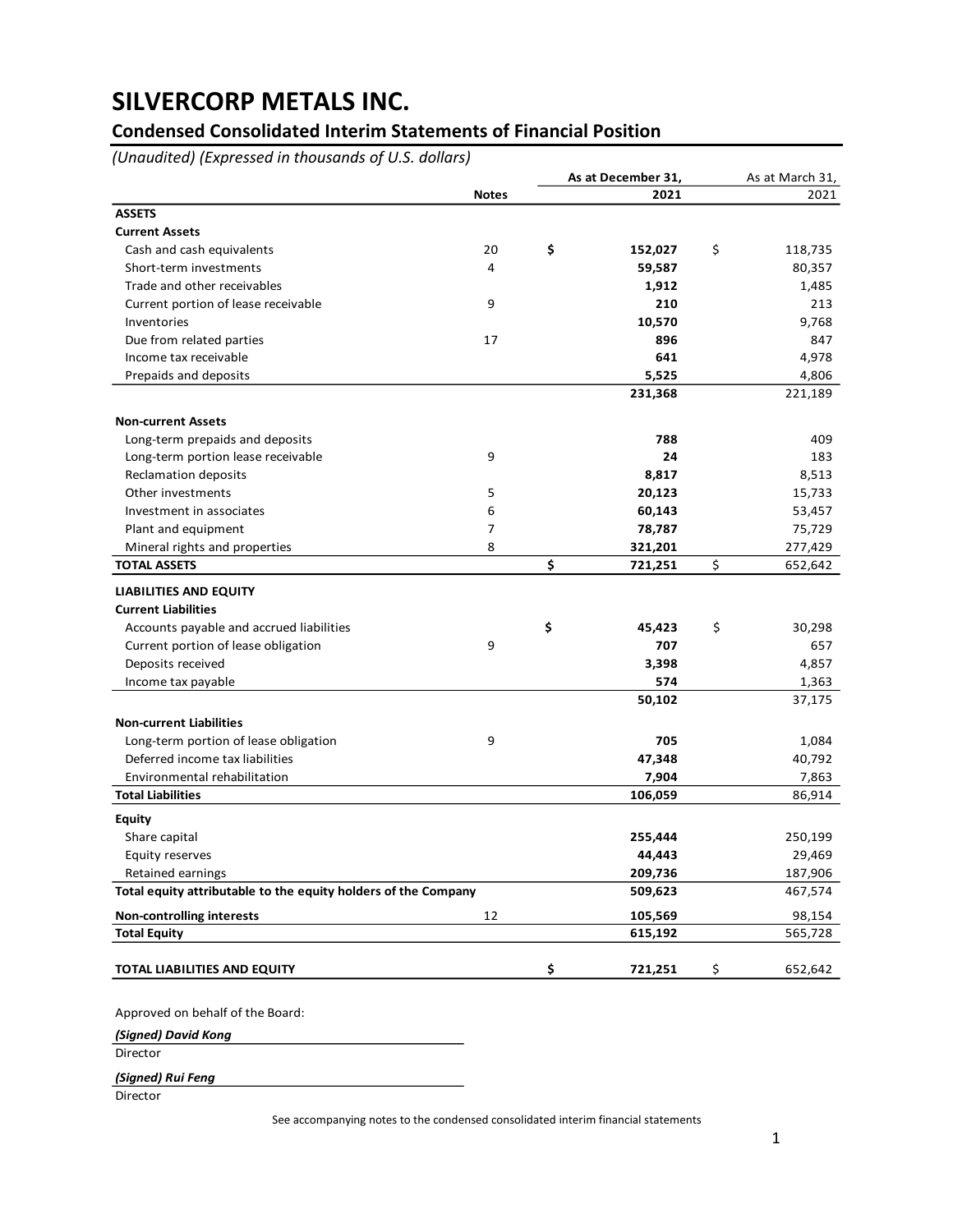### **Condensed Consolidated Interim Statements of Income**

*(Unaudited)(Expressed in thousands of U.S. dollars, except numbers for share and per share figures)*

|                                                                      |                | Three Months Ended December 31, |                 |          |             | Nine Months Ended December 31, |              |              |             |  |
|----------------------------------------------------------------------|----------------|---------------------------------|-----------------|----------|-------------|--------------------------------|--------------|--------------|-------------|--|
|                                                                      | <b>Notes</b>   |                                 | 2021            |          | 2020        |                                | 2021         |              | 2020        |  |
| Revenue                                                              | 19(b)(c)       | \$                              | 59,079 \$       |          | 53,296      | \$                             | $176,333$ \$ |              | 156,373     |  |
| Cost of mine operations                                              |                |                                 |                 |          |             |                                |              |              |             |  |
| Production costs                                                     |                |                                 | 25,055          |          | 18,025      |                                | 70,311       |              | 55,460      |  |
| Depreciation and amortization                                        |                |                                 | 6,822           |          | 5,596       |                                | 19,914       |              | 16,928      |  |
| Mineral resource taxes                                               |                |                                 | 1,824           |          | 1,337       |                                | 4,940        |              | 4,106       |  |
| Government fees and other taxes                                      | 13             |                                 | 796             |          | 777         |                                | 2,197        |              | 1,965       |  |
| General and administrative                                           | 14             |                                 | 3,106           |          | 2,760       |                                | 8,379        |              | 7,156       |  |
|                                                                      |                |                                 | 37,603          |          | 28,495      |                                | 105,741      |              | 85,615      |  |
| Income from mine operations                                          |                |                                 | 21,476          |          | 24,801      |                                | 70,592       |              | 70,758      |  |
| Corporate general and administrative                                 | 14             |                                 | 3,310           |          | 3,525       |                                | 10,897       |              | 8,996       |  |
| Property evaluation and business development                         |                |                                 | 204             |          | 209         |                                | 838          |              | (3, 450)    |  |
| Foreign exchange (gain) loss                                         |                |                                 | (1,813)         |          | 2,954       |                                | (3, 426)     |              | 6,973       |  |
| Loss on disposal of plant and equipment                              | $\overline{7}$ |                                 | 35              |          | 36          |                                | 171          |              | 247         |  |
| Share of loss in associates                                          | 6              |                                 | 403             |          | 550         |                                | 1,268        |              | 1,030       |  |
| (Gain) loss on equity investments desgined as FVTPL                  | 5              |                                 | (1, 101)        |          | (600)       |                                | 2,986        |              | (8, 837)    |  |
| Other expense (income)                                               |                |                                 | 1,242           |          | (503)       |                                | 1,246        |              | (682)       |  |
| Income from operations                                               |                |                                 | 19,196          |          | 18,630      |                                | 56,612       |              | 66,481      |  |
| Finance income                                                       | 15             |                                 | 1,506           |          | 1,108       |                                | 4,203        |              | 2,796       |  |
| Finance costs                                                        | 15             |                                 | (9,677)         |          | (1,403)     |                                | (10, 628)    |              | (1,634)     |  |
| Income before income taxes                                           |                |                                 | 11,025          |          | 18,335      |                                | 50,187       |              | 67,643      |  |
| Income tax expense                                                   | 16             |                                 | 3,093           |          | 6,046       |                                | 13,265       |              | 17,305      |  |
| Net income                                                           |                | \$                              | $7,932$ \$      |          | 12,289      | \$                             | 36,922 \$    |              | 50,338      |  |
| Attributable to:                                                     |                |                                 |                 |          |             |                                |              |              |             |  |
| Equity holders of the Company                                        |                | \$                              | $5,063$ \$      |          | 8,392       | \$                             | $26,668$ \$  |              | 39,355      |  |
| Non-controlling interests                                            | 12             |                                 | 2,869           |          | 3,897       |                                | 10,254       |              | 10,983      |  |
|                                                                      |                | \$                              | $7,932 \quad $$ |          | 12,289      | \$                             | 36,922 \$    |              | 50,338      |  |
| Earnings per share attributable to the equity holders of the Company |                |                                 |                 |          |             |                                |              |              |             |  |
| Basic earnings per share                                             |                | \$                              | 0.03            | -\$      | 0.05        | \$                             | $0.15$ \$    |              | 0.23        |  |
| Diluted earnings per share                                           |                | \$                              | 0.03            | <b>S</b> | 0.05        | \$                             | 0.15         | $\mathsf{S}$ | 0.22        |  |
| Weighted Average Number of Shares Outstanding - Basic                |                |                                 | 176,799,362     |          | 175,261,808 |                                | 176,347,530  |              | 174,651,536 |  |
| Weighted Average Number of Shares Outstanding - Diluted              |                |                                 | 178,537,718     |          | 177,515,646 |                                | 178,224,810  |              | 177,134,575 |  |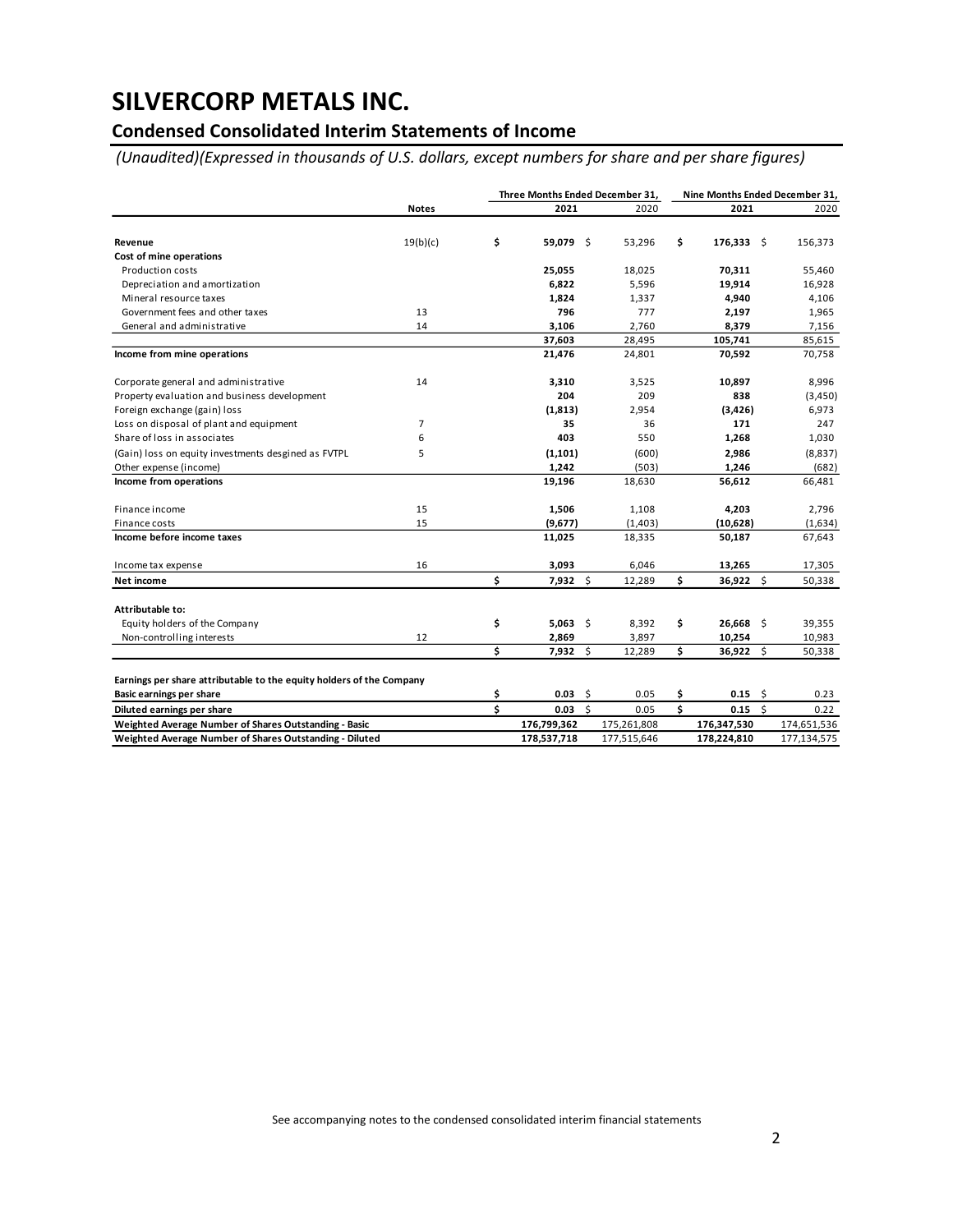### **Condensed Consolidated Interim Statements of Comprehensive Income**

*(Unaudited) (Expressed in thousands of U.S. dollars)*

|                                                                                      |              |                       |     | Three Months Ended December 31. |    |             | Nine Months Ended December 31, |
|--------------------------------------------------------------------------------------|--------------|-----------------------|-----|---------------------------------|----|-------------|--------------------------------|
|                                                                                      | <b>Notes</b> | 2021                  |     | 2020                            |    | 2021        | 2020                           |
| Net income                                                                           |              | \$<br>$7,932 \quad $$ |     | 12,289                          | \$ | $36,922$ \$ | 50,338                         |
| Other comprehensive income (loss), net of taxes:                                     |              |                       |     |                                 |    |             |                                |
| Items that may subsequently be reclassified to net income or loss:                   |              |                       |     |                                 |    |             |                                |
| Currency translation adjustment, net of tax of \$nil                                 |              | 8,212                 |     | 21,300                          |    | 10,702      | 44,076                         |
| Share of other comprehensive income (loss) in associate                              | 6            | 151                   |     | (820)                           |    | 3,333       | (1,953)                        |
| Items that will not subsequently be reclassified to net income or loss:              |              |                       |     |                                 |    |             |                                |
| Change in fair value on equity investments designated as FVTOCI, net of tax of \$nil | 5            | 93                    |     | (34)                            |    | 963         | 12,855                         |
| Other comprehensive income, net of taxes                                             |              | \$<br>$8,456$ \$      |     | 20,446                          | \$ | $14,998$ \$ | 54,978                         |
| Attributable to:                                                                     |              |                       |     |                                 |    |             |                                |
| Equity holders of the Company                                                        |              | \$<br>$7,014$ \$      |     | 17,736                          | \$ | $12,741$ \$ | 49,473                         |
| Non-controlling interests                                                            | 12           | 1,442                 |     | 2,710                           |    | 2,257       | 5,505                          |
|                                                                                      |              | \$<br>$8,456$ \$      |     | 20,446                          | Ś  | $14,998$ \$ | 54,978                         |
| Total comprehensive income                                                           |              | \$<br>16,388          | S.  | 32,735                          | \$ | $51,920$ \$ | 105,316                        |
|                                                                                      |              |                       |     |                                 |    |             |                                |
| Attributable to:                                                                     |              |                       |     |                                 |    |             |                                |
| Equity holders of the Company                                                        |              | \$<br>$12,077$ \$     |     | 26,128                          | \$ | 39,409 \$   | 88,828                         |
| Non-controlling interests                                                            |              | 4,311                 |     | 6,607                           |    | 12,511      | 16,488                         |
|                                                                                      |              | \$<br>16,388          | \$. | 32,735                          | \$ | 51,920 \$   | 105,316                        |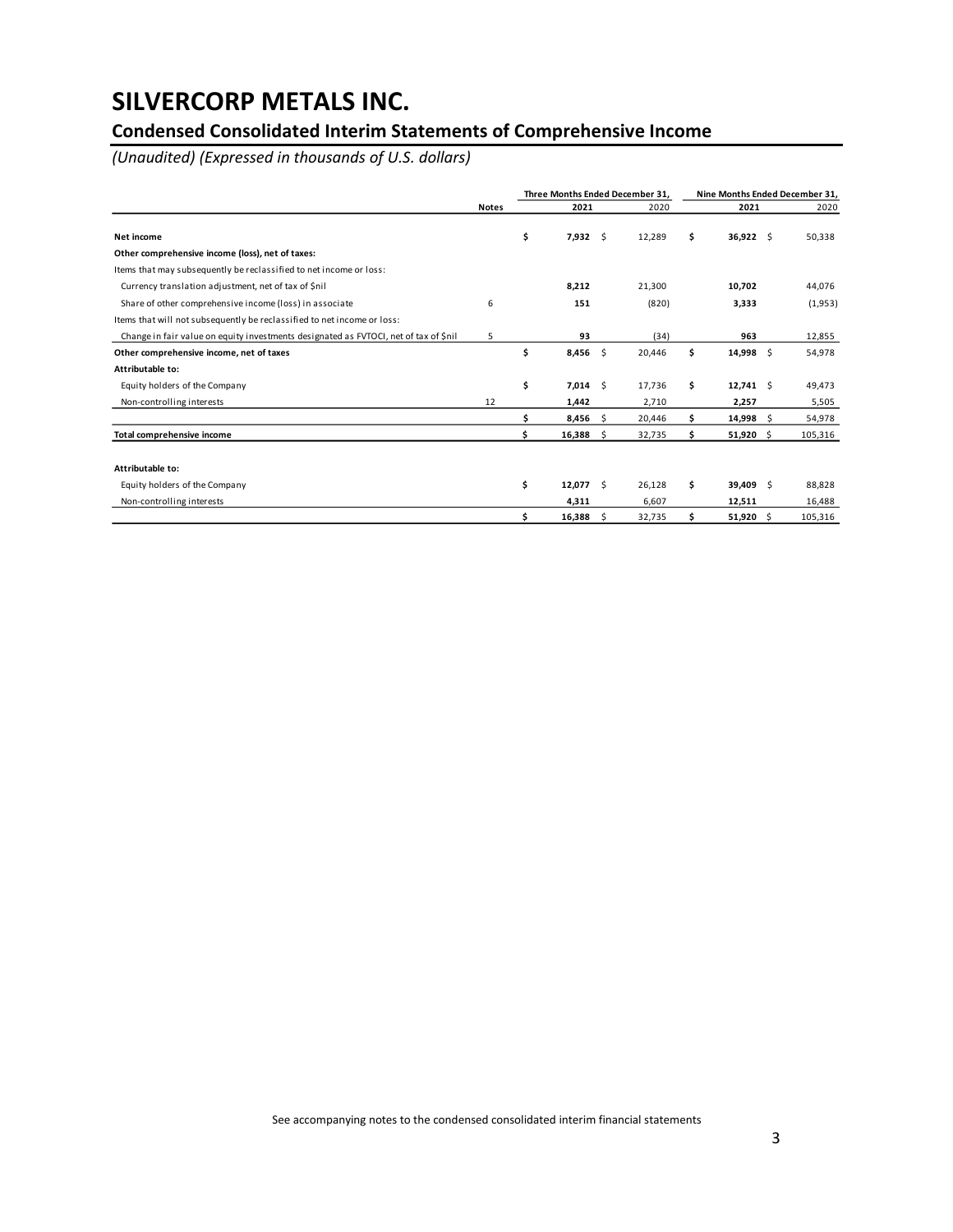### **Condensed Consolidated Interim Statements of Cash Flows**

*(Unaudited) (Expressed in thousands of U.S. dollars)*

|                                                              |                |                  | Three Months Ended December 31, |                   | Nine Months Ended December 31, |           |  |
|--------------------------------------------------------------|----------------|------------------|---------------------------------|-------------------|--------------------------------|-----------|--|
|                                                              | <b>Notes</b>   | 2021             | 2020                            | 2021              |                                | 2020      |  |
| Cash provided by                                             |                |                  |                                 |                   |                                |           |  |
| <b>Operating activities</b>                                  |                |                  |                                 |                   |                                |           |  |
| Net income                                                   |                | \$<br>$7,932$ \$ | 12,289                          | \$<br>$36,922$ \$ |                                | 50,338    |  |
| Add (deduct) items not affecting cash:                       |                |                  |                                 |                   |                                |           |  |
| Finance costs                                                | 15             | 9,677            | 1,403                           | 10,628            |                                | 1,634     |  |
| Depreciation, amortization and depletion                     |                | 7,303            | 6,063                           | 21,363            |                                | 18,240    |  |
| Share of loss in associates                                  | 6              | 403              | 550                             | 1,268             |                                | 1,030     |  |
| Income tax expense                                           | 16             | 3.093            | 6,046                           | 13,265            |                                | 17,305    |  |
| (Gain) loss on equity investments desgined as FVTPL          | 5              | (1, 101)         | (600)                           | 2,986             |                                | (8,837)   |  |
| Loss on disposal of plant and equipment                      | $\overline{7}$ | 35               | 36                              | 171               |                                | 247       |  |
| Share-based compensation                                     | 10(b)          | 1,268            | 1,263                           | 5,145             |                                | 3,018     |  |
| Reclamation expenditures                                     |                | (99)             | (50)                            | (225)             |                                | (118)     |  |
| Income taxes paid                                            |                | (501)            | (6,041)                         | (4,503)           |                                | (11, 864) |  |
| Interest paid                                                | 15             | (17)             | (23)                            | (56)              |                                | (73)      |  |
| Changes in non-cash operating working capital                | 20             | 673              | 3,002                           | 9,008             |                                | 12,761    |  |
| Net cash provided by operating activities                    |                | 28,666           | 23,938                          | 95,972            |                                | 83,681    |  |
| <b>Investing activities</b>                                  |                |                  |                                 |                   |                                |           |  |
| Mineral rights and properties                                |                |                  |                                 |                   |                                |           |  |
| Capital expenditures                                         |                | (14, 698)        | (12, 432)                       | (35,503)          |                                | (29, 146) |  |
| Acquisition                                                  | 3              | (10, 042)        | (6, 566)                        | (13, 135)         |                                | (6, 566)  |  |
| Plant and equipment                                          |                |                  |                                 |                   |                                |           |  |
| Additions                                                    |                | (2, 564)         | (3,049)                         | (7, 168)          |                                | (6,044)   |  |
| Proceeds on disposals                                        | $\overline{7}$ | 12               | 46                              | 50                |                                | 47        |  |
| Reclamation deposits                                         |                |                  |                                 |                   |                                |           |  |
| Paid                                                         |                | (159)            | (125)                           | (218)             |                                | (386)     |  |
| Refund                                                       |                |                  | 34                              |                   |                                | 1,839     |  |
| Other investments                                            |                |                  |                                 |                   |                                |           |  |
| Acquisition                                                  | 5              | (535)            | (1,305)                         | (7, 452)          |                                | (12,708)  |  |
| Proceeds on disposals                                        | 5              |                  | 64                              | 974               |                                | 17,870    |  |
| Investment in associates                                     | 6              | (352)            | (1, 326)                        | (5,312)           |                                | (7, 131)  |  |
| Net redemptions (purchases) of short-term investments        |                | 10,995           | 6,130                           | 11,973            |                                | (9,321)   |  |
| Principal received on lease receivable                       | 9              | 54               | 49                              | 162               |                                | 143       |  |
| Net cash used in investing activities                        |                | (17, 289)        | (18, 480)                       | (55, 629)         |                                | (51, 403) |  |
|                                                              |                |                  |                                 |                   |                                |           |  |
| <b>Financing activities</b>                                  |                |                  |                                 |                   |                                |           |  |
| Related parties                                              |                |                  |                                 |                   |                                |           |  |
| Repayments received                                          | 17             |                  |                                 |                   |                                | 1,423     |  |
| Principal payments on lease obligation                       | 9              | (159)            | (144)                           | (470)             |                                | (414)     |  |
| Non-controlling interests                                    |                |                  |                                 |                   |                                |           |  |
| Distribution                                                 | 12             | (1,200)          |                                 | (5,096)           |                                | (3,239)   |  |
| Cash dividends distributed                                   | 10(c)          | (2,211)          | (2, 190)                        | (4, 413)          |                                | (4, 368)  |  |
| Proceeds from issuance of common shares                      |                | 736              | 198                             | 1,908             |                                | 2,884     |  |
| Net cash used in financing activities                        |                | (2,834)          | (2, 136)                        | (8,071)           |                                | (3, 714)  |  |
| Effect of exchange rate changes on cash and cash equivalents |                | 1,555            | 4,705                           | 1,020             |                                | 9,006     |  |
| Increase in cash and cash equivalents                        |                | 10,098           | 8,027                           | 33,292            |                                | 37,570    |  |
| Cash and cash equivalents, beginning of the period           |                | 141,929          | 95,320                          | 118,735           |                                | 65,777    |  |
| Cash and cash equivalents, end of the period                 |                | \$<br>152,027    | \$<br>103,347                   | \$<br>152,027     | \$                             | 103,347   |  |
| Supplementary cash flow information                          | 20             |                  |                                 |                   |                                |           |  |

See accompanying notes to the condensed consolidated interim financial statements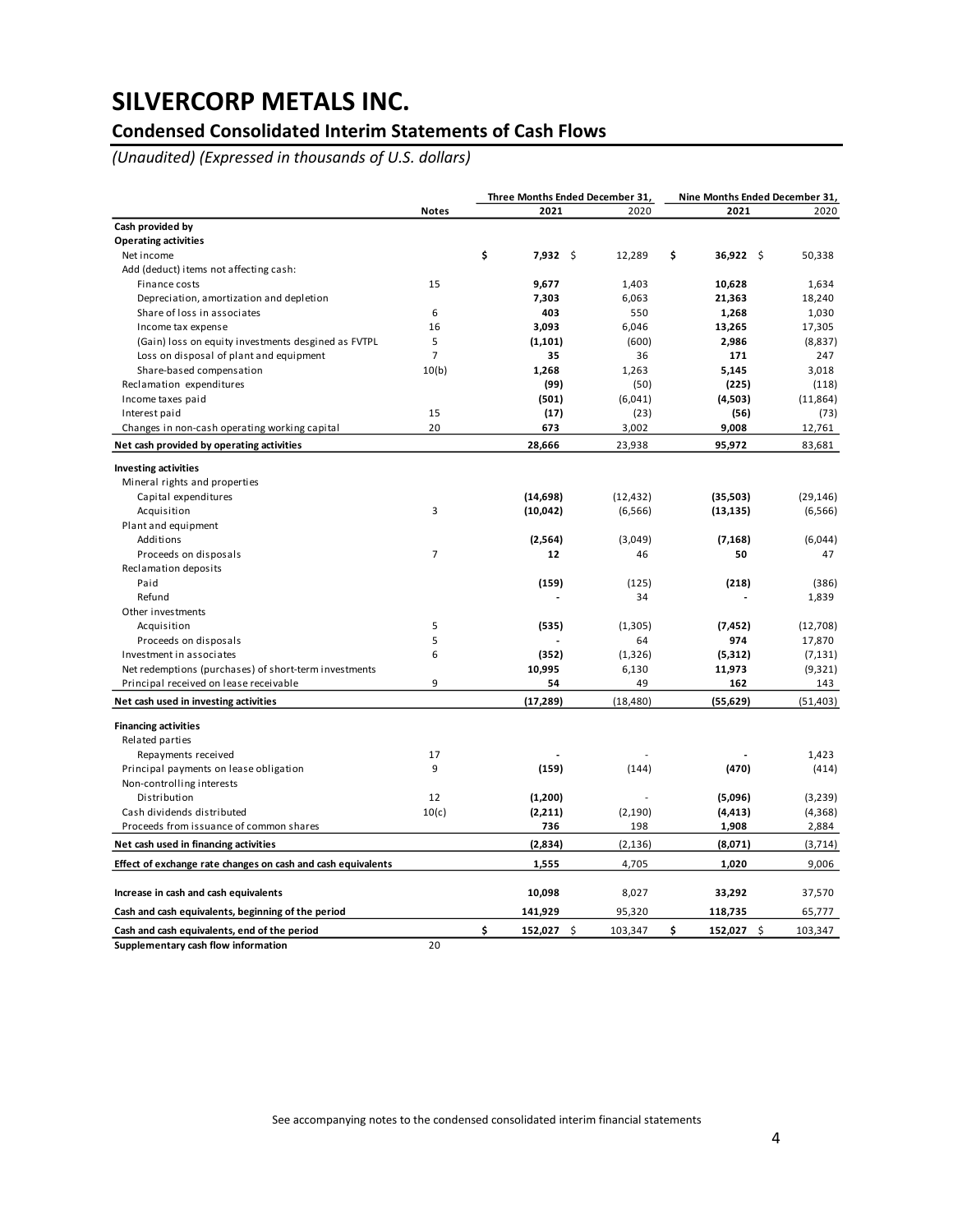### **Condensed Consolidated Interim Statements of Changes in Equity**

*(Unaudited) (Expressed in thousands of U.S. dollars, except numbers for share figures)*

|                                             |              | Share capital |           |              | Equity reserves  |                    |            |                           |                 |                 |
|---------------------------------------------|--------------|---------------|-----------|--------------|------------------|--------------------|------------|---------------------------|-----------------|-----------------|
|                                             |              |               |           | Share        |                  |                    |            | Total equity attributable |                 |                 |
|                                             |              | Number of     |           | option       |                  | Accumulated other  | Retained   | to the equity holders of  | Non-controlling |                 |
|                                             | <b>Notes</b> | shares        | Amount    | reserve      | Reserves         | comprehensive loss | earnings   | the Company               | interests       | Total equity    |
| Balance, April 1, 2020                      |              | 173,816,834   | \$243,926 | 15,038       | 25,409<br>- \$   | (61, 589)<br>Ŝ.    | 145,898 \$ | 368,682                   | 70,290<br>-S    | 438,972<br>- \$ |
| Options exercised                           |              | 1,299,589     | 3,931     | (1,047)      |                  |                    |            | 2,884                     |                 | 2,884           |
| Restricted share units vested               |              | 232,623       | 905       | (905)        |                  |                    |            |                           |                 |                 |
| Share-based compensation                    |              |               |           | 3,018        |                  |                    |            | 3,018                     |                 | 3,018           |
| Dividends declared                          |              |               |           |              |                  | $\blacksquare$     | (4,368)    | (4,368)                   |                 | (4,368)         |
| Acquisition of La Yesca                     |              |               |           |              |                  |                    |            |                           | 9,250           | 9,250           |
| Distribution to non-controlling interests   |              |               |           |              |                  |                    |            |                           | (3, 239)        | (3, 239)        |
| Comprehensive income                        |              |               |           |              |                  | 49,473             | 39,355     | 88,828                    | 16,488          | 105,316         |
| Balance, December 31, 2020                  |              | 175,349,046   | \$248,762 | $$16,104$ \$ | 25,409           | (12, 116)<br>- \$  | 180,885 \$ | 459,044 \$                | 92,789 \$       | 551,833         |
| Options exercised                           |              | 253,749       | 893       | (239)        |                  |                    |            | 654                       |                 | 654             |
| Restricted share units vested               |              | 139,749       | 544       | (544)        |                  |                    |            |                           |                 |                 |
| Share-based compensation                    |              |               |           | 1,289        |                  |                    |            | 1,289                     |                 | 1,289           |
| Dividends declared                          |              |               |           |              |                  |                    |            |                           |                 |                 |
| Contribution from non-controlling interests |              |               |           |              |                  |                    |            |                           | 2,500           | 2,500           |
| Comprehensive income                        |              |               |           |              |                  | (434)              | 7,021      | 6,587                     | 2,865           | 9,452           |
| Balance, March 31, 2021                     |              | 175,742,544   | \$250,199 | \$16.610S    | 25,409           | (12, 550)<br>- Ś   | 187,906 \$ | 467,574 \$                | 98,154 \$       | 565,728         |
| Options exercised                           |              | 797,083       | 2,528     | (620)        |                  |                    |            | 1,908                     |                 | 1,908           |
| Restricted share units vested               |              | 566,172       | 2,717     | (2,717)      |                  |                    |            |                           |                 |                 |
| Share-based compensation                    | 10(b)        |               |           | 5,145        |                  |                    |            | 5,145                     |                 | 5,145           |
| Dividends declared                          | 10(c)        |               |           |              |                  | $\blacksquare$     | (4, 413)   | (4, 413)                  |                 | (4, 413)        |
| Distribution to non-controlling interests   | 12           |               |           |              |                  |                    |            |                           | (5,096)         | (5,096)         |
| Contribution to reserves                    |              |               |           |              | 425              |                    | (425)      |                           |                 |                 |
| Comprehensive income                        |              |               |           |              |                  | 12,741             | 26,668     | 39,409                    | 12,511          | 51,920          |
| Balance, December 31, 2021                  |              | 177,105,799   | \$255,444 | \$18,418     | 25,834 \$<br>- Ś | 191                | 209,736 \$ | 509,623                   | 105,569         | 615,192<br>-S   |

See accompanying notes to the condensed consolidated interim financial statements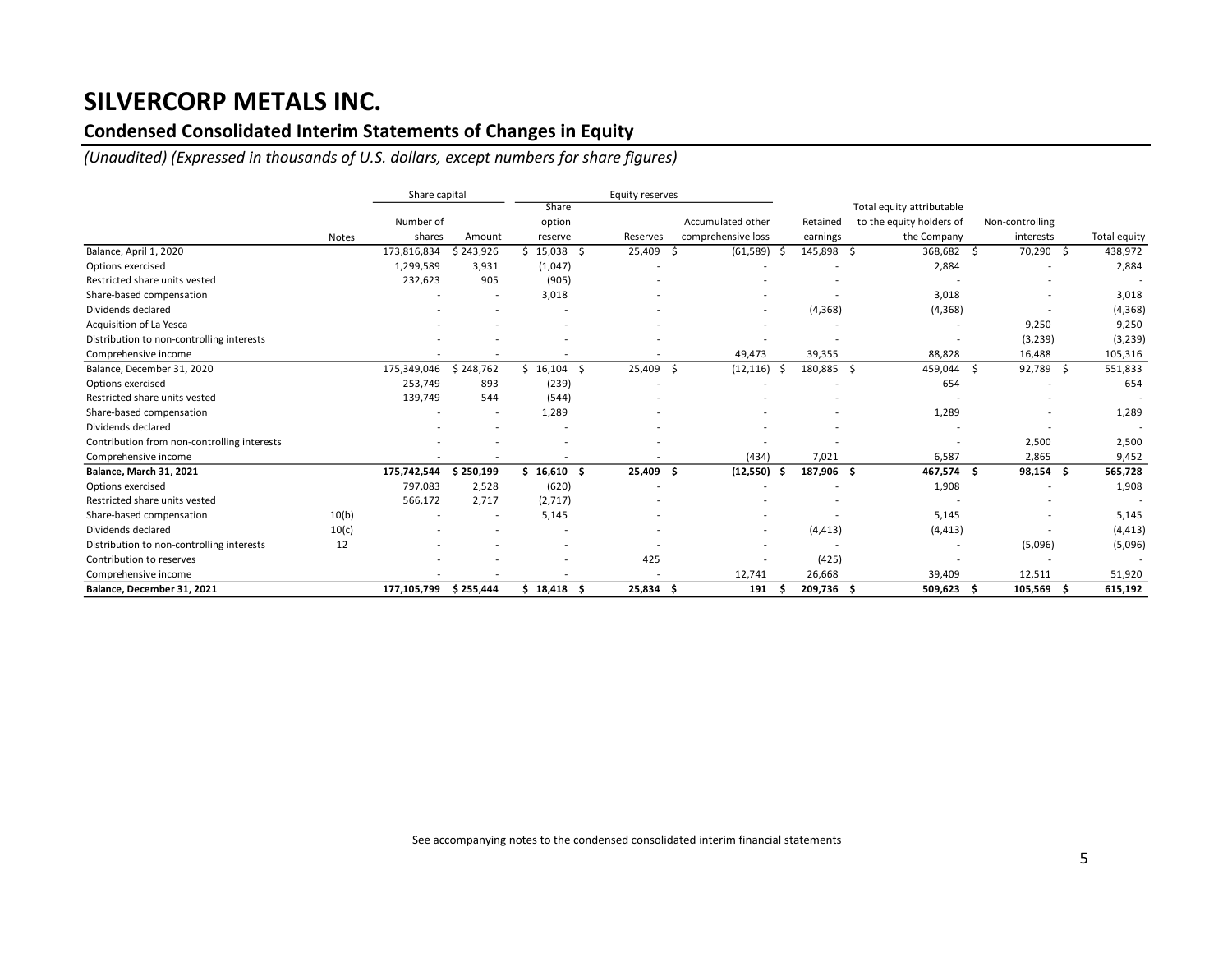**Notes to Condensed Consolidated Interim Financial Statements as at December 31, 2021 and for the three and nine months ended December 31, 2021 and 2020**

*(Unaudited) (Tabular amounts are in thousands of U.S. dollars, except numbers for share and per share figures or otherwise stated)*

### **1. CORPORATE INFORMATION**

Silvercorp Metals Inc., along with its subsidiary companies (collectively the "Company"), is engaged in the acquisition, exploration, development, and mining of mineral properties. The Company's producing mines are located in China, and current exploration and development projects are located in Mexico.

The Company is a publicly listed company incorporated in the Province of British Columbia, Canada, with limited liability under the legislation of the Province of British Columbia. The Company's shares are traded on the Toronto Stock Exchange and NYSE American.

The head office, registered address and records office of the Company are located at 1066 West Hastings Street, Suite 1750, Vancouver, British Columbia, Canada, V6E 3X1.

Operating results for the three and nine months ended December 31, 2021, are not necessarily indicative of the results that may be expected for the year ending March 31, 2022.

### **2. SIGNIFICANT ACCOUNTING POLICIES**

### *(a) Statement of Compliance*

These condensed consolidated interim financial statements have been prepared in accordance with International Accounting Standard 34 – *Interim Financial Reporting ("IAS 34")* of the International Financial Reporting Standards ("IFRS") as issued by the International Accounting Standards Board ("IASB"). These condensed consolidated interim financial statements should be read in conjunction with the Company's audited consolidated financial statements for the year ended March 31, 2021. These condensed consolidated interim financial statements follow the same significant accounting policies set out in note 2 to the audited consolidated financial statements for the year ended March 31, 2021 except for the following:

Property, Plant and Equipment: Proceeds before Intended Use – Amendments to *IAS 16*

In May 2020, the IASB issued *Property, Plant and Equipment — Proceeds before Intended Use*, which prohibits entities deducting from the cost of an item of property, plant and equipment, any proceeds from selling items produced while bringing that asset to the location and condition necessary for it to be capable of operating in the manner intended by management. Instead, an entity recognizes the proceeds from selling such items, and the costs of producing those items, in profit or loss. The amendment is effective for annual reporting periods beginning on or after January 1, 2022 and must be applied retrospectively to items of property, plant and equipment made available for use on or after the beginning of the earliest period presented when the entity first applies the amendment.

The Company adopted this amendment on April 1, 2021 without any material impact.

These condensed consolidated interim financial statements were authorized for issue in accordance with a resolution of the Board of Directors dated February 7, 2021.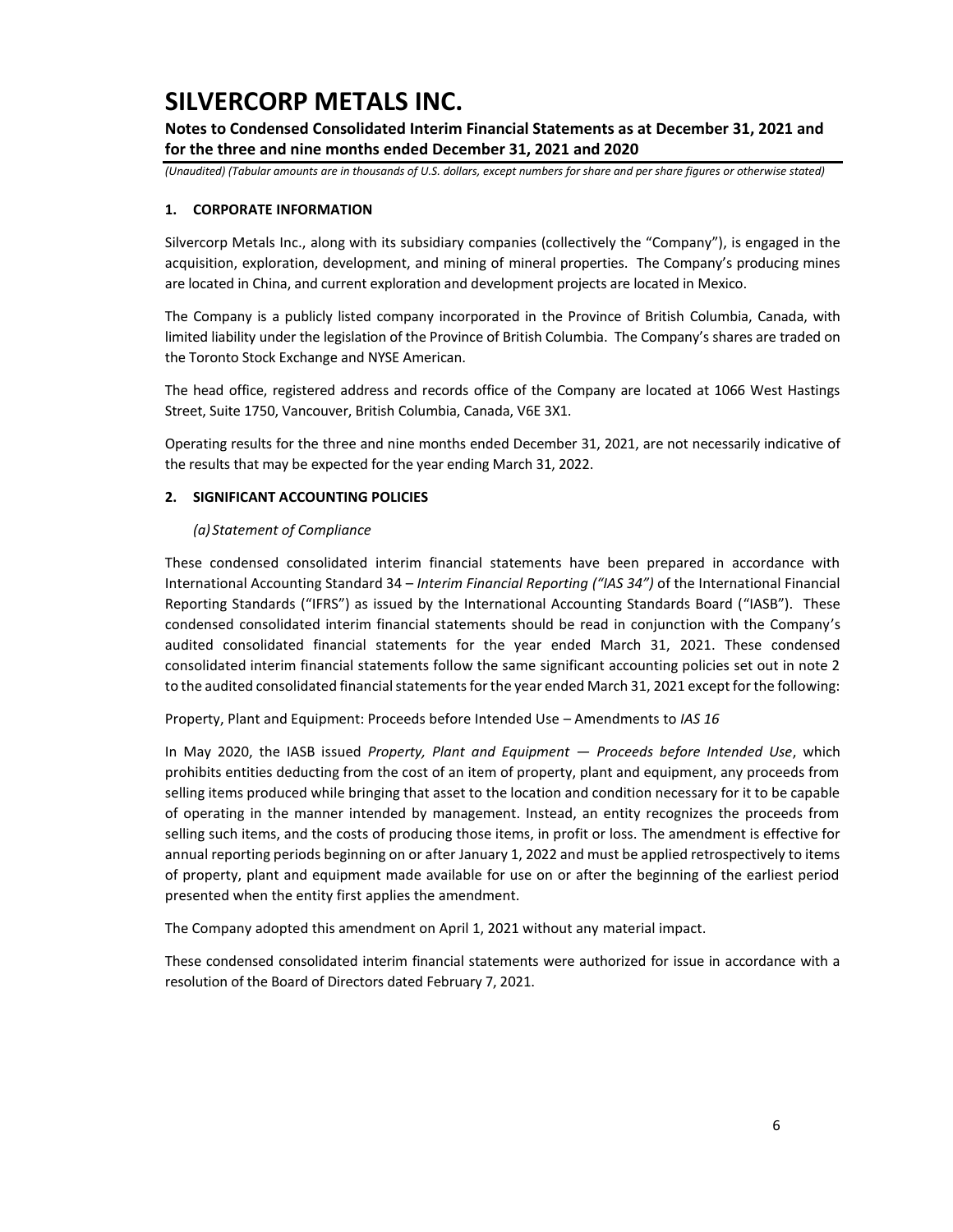**Notes to Condensed Consolidated Interim Financial Statements as at December 31, 2021 and for the three and nine months ended December 31, 2021 and 2020**

*(Unaudited) (Tabular amounts are in thousands of U.S. dollars, except numbers for share and per share figures or otherwise stated)*

#### *(b)Basis of Consolidation*

These condensed consolidated interim financial statements include the accounts of the Company and its wholly or partially owned subsidiaries.

Subsidiaries are consolidated from the date on which the Company obtains control up to the date of the disposition of control. Control is achieved when the Company has power over the subsidiary, is exposed or has rights to variable returns from its involvement with the subsidiary and has the ability to use its power to affect its returns.

For non-wholly owned subsidiaries over which the Company has control, the net assets attributable to outside equity shareholders are presented as "non-controlling interests" in the equity section of the consolidated balance sheets. Net income for the period that is attributable to the non-controlling interests is calculated based on the ownership of the non-controlling interest shareholders in the subsidiary. Adjustments to recognize the non-controlling interests' share of changes to the subsidiary's equity are made even if this results in the non-controlling interests having a deficit balance. Changes in the Company's ownership interest in a subsidiary that do not result in a loss of control are recorded as equity transactions. The carrying amount of non-controlling interests is adjusted to reflect the change in the non-controlling interests' relative interests in the subsidiary and the difference between the adjustment to the carrying amount of non-controlling interest and the Company's share of proceeds received and/or consideration paid is recognized directly in equity and attributed to equity holders of the Company.

Balances, transactions, revenues and expenses between the Company and its subsidiaries are eliminated on consolidation.

|                                                     |                    | Proportion of ownership interest held |              |           |                      |  |  |
|-----------------------------------------------------|--------------------|---------------------------------------|--------------|-----------|----------------------|--|--|
|                                                     |                    | Country of                            | December 31, | March 31, |                      |  |  |
| Name of subsidiaries                                | Principal activity | incorporation                         | 2021         | 2021      | Mineral properties   |  |  |
| Silvercorp Metals China Inc.                        | Holding company    | Canada                                | 100%         | 100%      |                      |  |  |
| Silvercorp Metals (China) Inc.                      | Holding company    | China                                 | 100%         | 100%      |                      |  |  |
| 0875786 B.C. LTD.                                   | Holding company    | Canada                                | 100%         | 100%      |                      |  |  |
| Fortune Mining Limited                              | Holding company    | BVI (i)                               | 100%         | 100%      |                      |  |  |
| Fortune Copper Limited                              | Holding company    | <b>BVI</b>                            | 100%         | 100%      |                      |  |  |
| Fortune Gold Mining Limited                         | Holding company    | <b>BVI</b>                            | 100%         | 100%      |                      |  |  |
| Victor Resources Ltd.                               | Holding company    | <b>BVI</b>                            | 100%         | 100%      |                      |  |  |
| Yangtze Mining Ltd.                                 | Holding company    | <b>BVI</b>                            | 100%         | 100%      |                      |  |  |
| Victor Mining Ltd.                                  | Holding company    | <b>BVI</b>                            | 100%         | 100%      |                      |  |  |
| Yangtze Mining (H.K.) Ltd.                          | Holding company    | Hong Kong                             | 100%         | 100%      |                      |  |  |
| Fortune Gold Mining (H.K.) Limited                  | Holding company    | Hong Kong                             | 100%         | 100%      |                      |  |  |
| Wonder Success Limited                              | Holding company    | Hong Kong                             | 100%         | 100%      |                      |  |  |
| New Infini Silver Inc. ("New Infini")               | Holding company    | Canada                                | 46.2%        | 43.8%     |                      |  |  |
| Infini Metals Inc.                                  | Holding company    | <b>BVI</b>                            | 46.2%        | 43.8%     |                      |  |  |
| Infini Resources (Asia) Co. Ltd.                    | Holding company    | Hong Kong                             | 46.2%        | 43.8%     |                      |  |  |
| Golden Land (Asia) Ltd.                             | Holding company    | Hong Kong                             | 46.2%        | 43.8%     |                      |  |  |
| Henan Huawei Mining Co. Ltd. ("Henan Huawei")       | Mining             | China                                 | 80%          | 80%       | Ying Mining District |  |  |
| Henan Found Mining Co. Ltd. ("Henan Found")         | Mining             | China                                 | 77.5%        | 77.5%     |                      |  |  |
| Xinshao Yunxiang Mining Co., Ltd. ("Yunxiang")      | Mining             | China                                 | 70%          | 70%       | <b>BYP</b>           |  |  |
| Guangdong Found Mining Co. Ltd. ("Guangdong Found") | Mining             | China                                 | 99%          | 99%       | GC                   |  |  |
| Infini Resources S.A. de C.V.                       | Mining             | Mexico                                | 46.2%        | 43.8%     | La Yesca             |  |  |
| Shanxi Xinbaoyuan Mining Co., Ltd. ("Xinbaoyuan")   | Mining             | China                                 | 77.5%        | 0.0%      | Kuanping             |  |  |

Details of the Company's significant subsidiaries which are consolidated are as follows:

(i) British Virgin Islands ("BVI")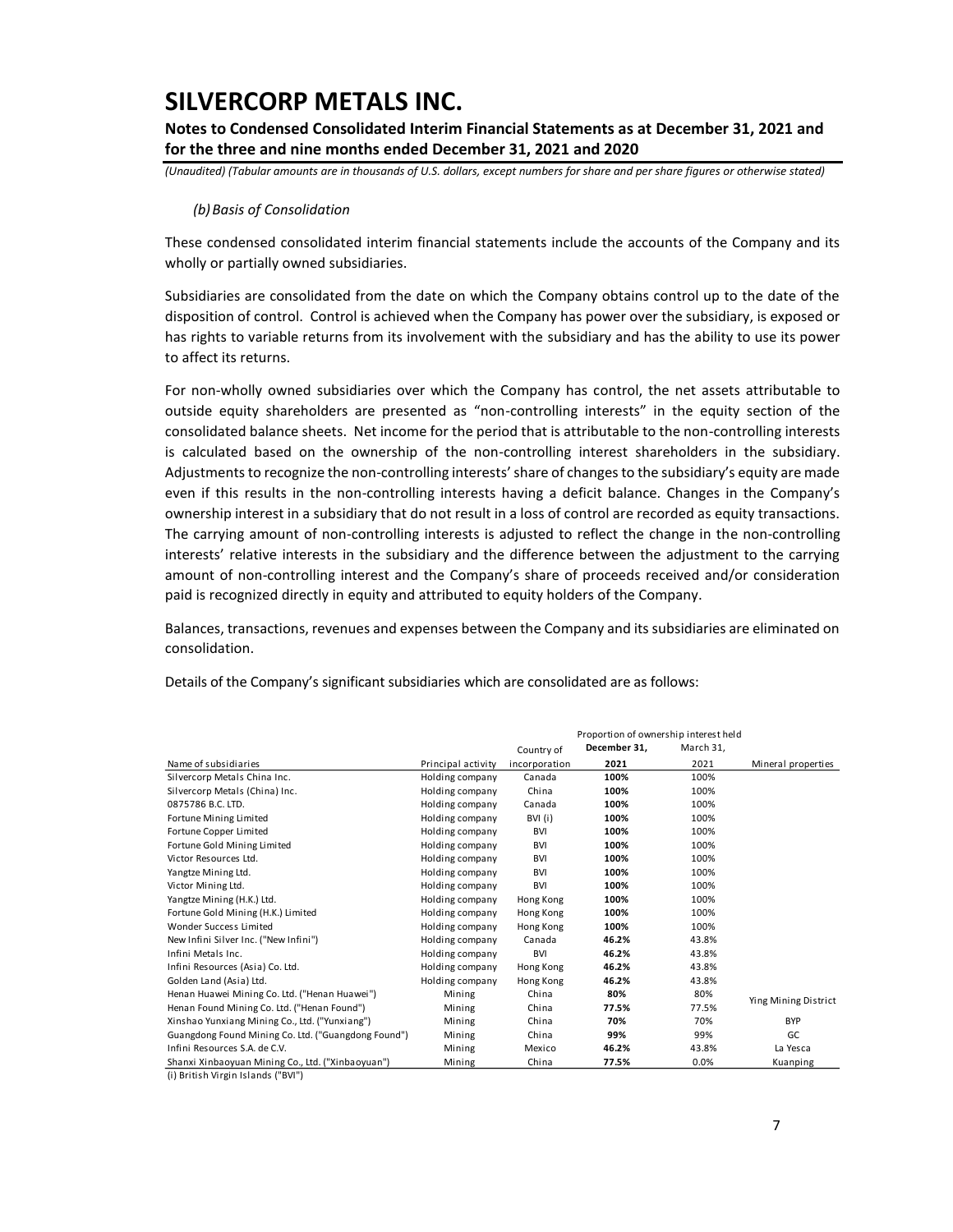**Notes to Condensed Consolidated Interim Financial Statements as at December 31, 2021 and for the three and nine months ended December 31, 2021 and 2020**

*(Unaudited) (Tabular amounts are in thousands of U.S. dollars, except numbers for share and per share figures or otherwise stated)*

#### *(c) Significant Accounting Judgments and Estimates*

These condensed consolidated interim financial statements follow the same significant accounting judgments and estimates set out in note 2 to the audited consolidated financial statements for the year ended March 31, 2021.

### **3. ACQUISITION**

In September 2021, the Company, through a 100% owned subsidiary of Henan Found registered the participation in an online open auction to acquire a 100% interest in the Kuanping silver-lead-zinc-gold project (the "Kuanping Project"). The acquisition was through the acquisition of a 100% interest in the shares of Shanxi Xinbaoyuan Mining Co. Ltd. ("Xinbaoyuan"), an affiliate of a Henan Provincial governmentcontrolled company located in Sanmenxia City, Henan Province. The only asset held by Xinbaoyuan is the Kuanping Project. The Kuanping Project is located in Shanzhou District, Sanmenxia City, Henan Province, China, approximately 33 kilometres ("km") north of Ying Mining District. It covers an area of 12.39 km<sup>2</sup>, being approximately 3 km wide (east-west) and 5 km long (north-south).

In October 2021, the Company won the auction for a total net consideration of approximately \$13.1 million, including approximately \$11.4 million (RMB ¥73.5 million) for 100% of the common shares of Xinbaoyuan (the "Share Consideration") plus the assumption of approximately \$2.0 (RMB ¥13.3 million) debt (the "Debt") and \$0.3 million cash. The execution of the share transfer agreement was completed and the Company paid the Share Consideration and the Debt in October, 2021.

The transaction was accounted for as an acquisition of assets as the purchase price was concentrated on a single asset. The purchase price was allocated to the assets acquired and liabilities assumed on a relative fair value basis with \$13.1 million allocated to mineral property interest.

### **4. SHORT-TERM INVESTMENTS**

As at December 31, 2021, short-term investments consist of the following:

|                          | Amount | Interest rates | Maturity                            |
|--------------------------|--------|----------------|-------------------------------------|
| <b>Bonds</b>             | 10.321 | 5.50% - 13.00% | January 10, 2022 - January 16, 2025 |
| Money market instruments | 49.266 |                |                                     |
|                          | 59.587 |                |                                     |

During the three and nine months ended December 31, 2021, the Company recorded impairment charges of \$9.6 million and \$10.4 million, respectively, against the bond investment issued by a few Chinese real estate developing companies as the Company observed financial difficulty of these bond issuers. The carrying value of such bond investments was \$2.1 million as at December 31, 2021. The impairment charge was included in finance costs on the condensed consolidated interim statement of income.

As at March 31, 2021, short-term investments consist of the following:

|                          | Amount | Interest rates | Maturity                             |
|--------------------------|--------|----------------|--------------------------------------|
| <b>Bonds</b>             | 15.812 | 5.38% - 13.00% | January 10, 2022 - September 3, 2024 |
| Money market instruments | 64.545 |                |                                      |
|                          | 80.357 |                |                                      |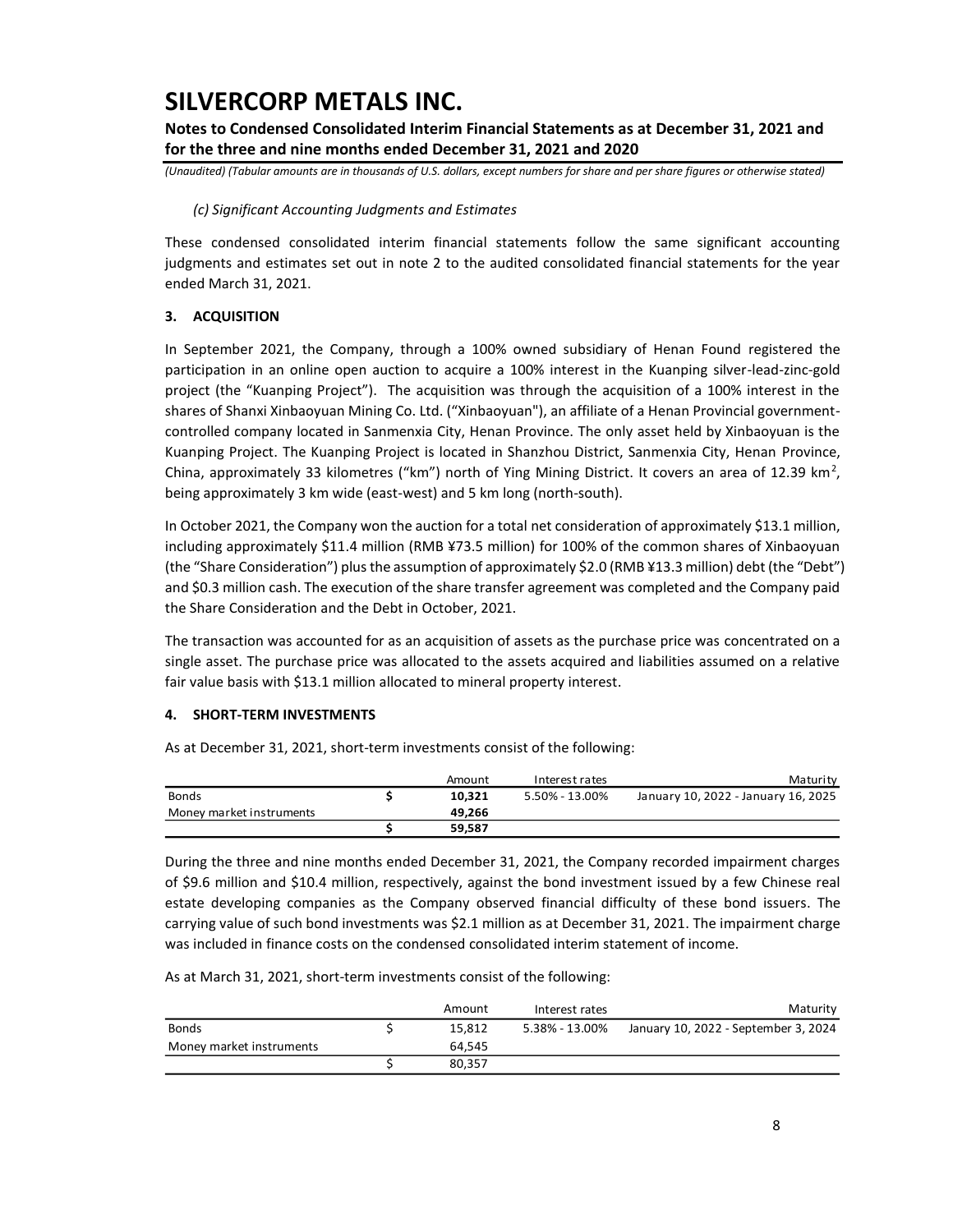**Notes to Condensed Consolidated Interim Financial Statements as at December 31, 2021 and for the three and nine months ended December 31, 2021 and 2020**

*(Unaudited) (Tabular amounts are in thousands of U.S. dollars, except numbers for share and per share figures or otherwise stated)*

#### **5. OTHER INVESTMENTS**

|                                         | December 31, 2021 | March 31, 2021 |        |  |
|-----------------------------------------|-------------------|----------------|--------|--|
| Equity investments designated as FVTOCI |                   |                |        |  |
| Public companies                        | \$<br>2,956       | \$             | 2,966  |  |
| Private companies                       | 2,361             |                | 2,289  |  |
|                                         | 5,317             |                | 5,255  |  |
| Equity investments designated as FVTPL  |                   |                |        |  |
| Public companies                        | 11,080            |                | 10,478 |  |
| Private companies                       | 3,726             |                |        |  |
|                                         | 14,806            |                | 10,478 |  |
| <b>Total</b>                            | 20,123            |                | 15,733 |  |

Investments in publicly traded companies represent equity interests of other publicly-trading mining companies that the Company has acquired through the open market or through private placements. Investment in equity instruments that are held for trading are classified as FVTPL. For other investment in equity instruments, the Company can make an irrevocable election, on an instrument-by-instrument basis, to designate them as FVTOCI.

The continuity of such investments is as follows:

|                                                 |                   |      | <b>Accumulated fair</b> | <b>Accumulated fair</b> |
|-------------------------------------------------|-------------------|------|-------------------------|-------------------------|
|                                                 |                   |      | value change            | value change            |
|                                                 | <b>Fair Value</b> |      | included in OCI         | included in P&L         |
| April 1, 2020                                   | \$<br>8,750       | -Ś   | $(34,879)$ \$           |                         |
| Gain on equity investments designated as FVTOCI | 12,069            |      | 12,069                  |                         |
| Gain on equity investments designated as FVTPL  | 7,188             |      |                         | 7,188                   |
| Acquisition                                     | 12,708            |      |                         |                         |
| Disposal                                        | (19, 301)         |      |                         |                         |
| Reclassified to short-term investments          | (7,511)           |      |                         |                         |
| Impact of foreign currency translation          | 1,830             |      |                         |                         |
| March 31, 2021                                  | \$<br>15,733      | - \$ | $(22,810)$ \$           | 7,188                   |
| Gain on equity investments designated as FVTOCI | 963               |      | 963                     |                         |
| Loss equity investments designated as FVTPL     | (2,986)           |      |                         | (2,986)                 |
| Acquisition                                     | 7,452             |      |                         |                         |
| Disposal                                        | (974)             |      |                         |                         |
| Impact of foreign currency translation          | (65)              |      |                         |                         |
| December 31, 2021                               | \$<br>20,123      | . S  | $(21, 847)$ \$          | 4,202                   |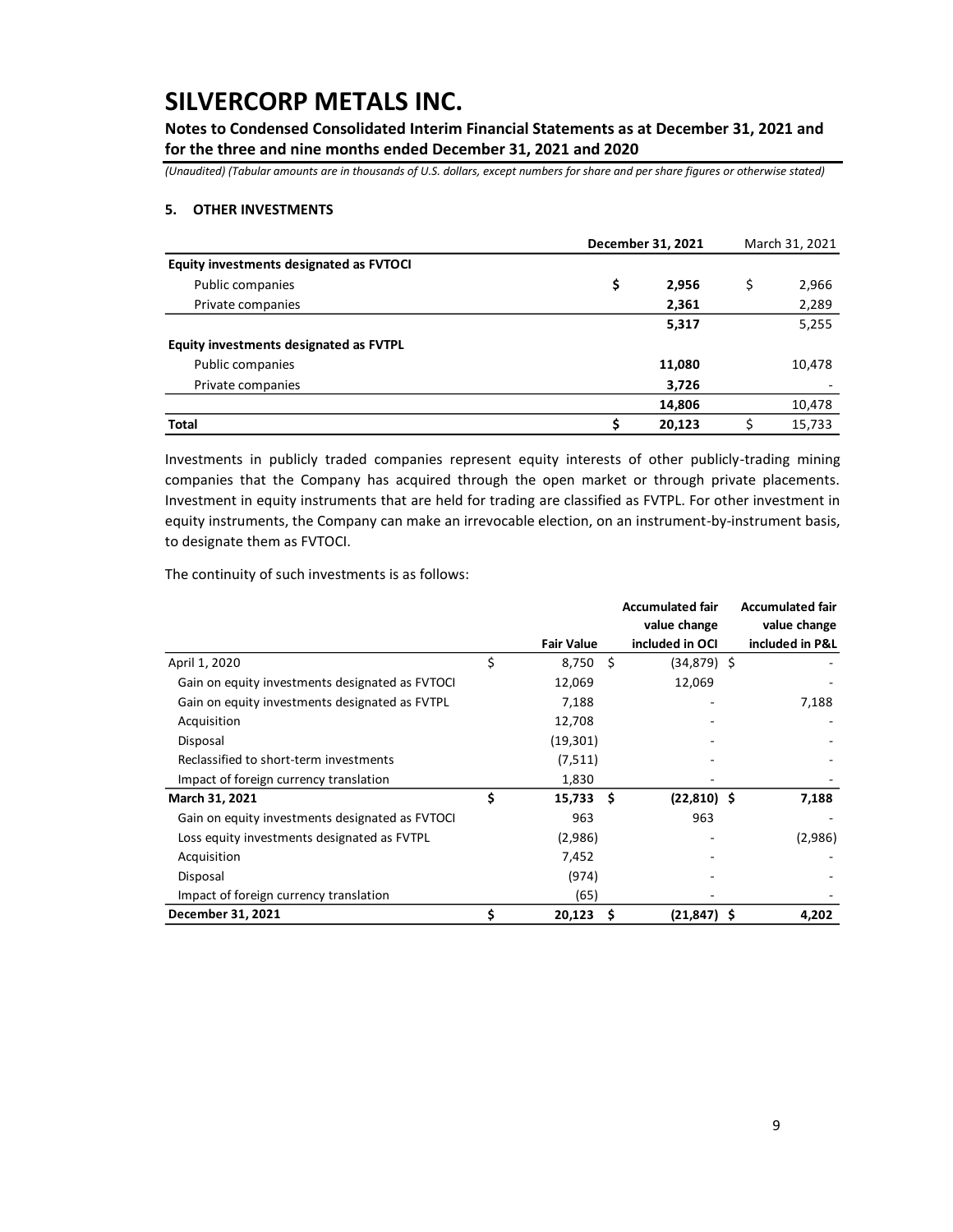**Notes to Condensed Consolidated Interim Financial Statements as at December 31, 2021 and for the three and nine months ended December 31, 2021 and 2020**

*(Unaudited) (Tabular amounts are in thousands of U.S. dollars, except numbers for share and per share figures or otherwise stated)*

### **6. INVESTMENT IN ASSOCIATES**

*(a)* Investment in New Pacific Metals Corp.

New Pacific Metals Corp. ("NUAG") is a Canadian public company listed on the Toronto Stock Exchange (symbol: NUAG) and NYSE American (symbol: NEWP). NUAG is a related party of the Company by way of two common directors and two common officers, and the Company accounts for its investment in NUAG using the equity method as it is able to exercise significant influence over the financial and operating policies of NUAG.

During the three and nine months ended December 31, 2021, the Company acquired 125,000 and 125,000, respectively, common shares of NUAG from the public market (three and nine months ended December 31, 2020, nil and nil) for a total cost of \$0.4 million and \$0.4 million, respectively (three and nine months ended December 31, 2021, \$nil and \$nil).

In November 2020, NUAG completed a spin-out by way of a plan of arrangement (the "Arrangement") of its then wholly-owned subsidiary, Whitehorse Gold Corp. ("WHG"), which owns 100% Skukum Gold Project (formerly "Tagish Lake Gold Project") located in Yukon, Canada, and distributed all of the WHG common shares to its shareholders on a pro rata basis.

As at December 31, 2021, the Company owned 44,042,216 common shares of NUAG (March 31, 2021 – 43,917,216), representing an ownership interest of 28.3% (March 31, 2021 – 28.6%).

The summary of the investment in NUAG common shares and its market value as at the respective balance sheet dates are as follows:

|                                     |            |      |          |    | Value of NUAG's     |
|-------------------------------------|------------|------|----------|----|---------------------|
|                                     | Number of  |      |          |    | common shares per   |
|                                     | shares     |      | Amount   |    | quoted market price |
| Balance April 1, 2020               | 42,596,506 | - \$ | 44,555   | -Ś | 148,624             |
| Participation in public offering    | 1,320,710  |      | 5,805    |    |                     |
| WHG Spin-out                        |            |      | (1,793)  |    |                     |
| Share of net loss                   |            |      | (1,672)  |    |                     |
| Share of other comprehensive loss   |            |      | (2, 324) |    |                     |
| Foreign exchange impact             |            |      | 5,828    |    |                     |
| Balance March 31, 2021              | 43,917,216 | - \$ | 50,399   | \$ | 181,257             |
| Purchase from open market           | 125,000    |      | 352      |    |                     |
| Share of net loss                   |            |      | (808)    |    |                     |
| Share of other comprehensive income |            |      | 3,333    |    |                     |
| Foreign exchange impact             |            |      | (445)    |    |                     |
| Balance December 31, 2021           | 44,042,216 | \$   | 52,831   | \$ | 129,924             |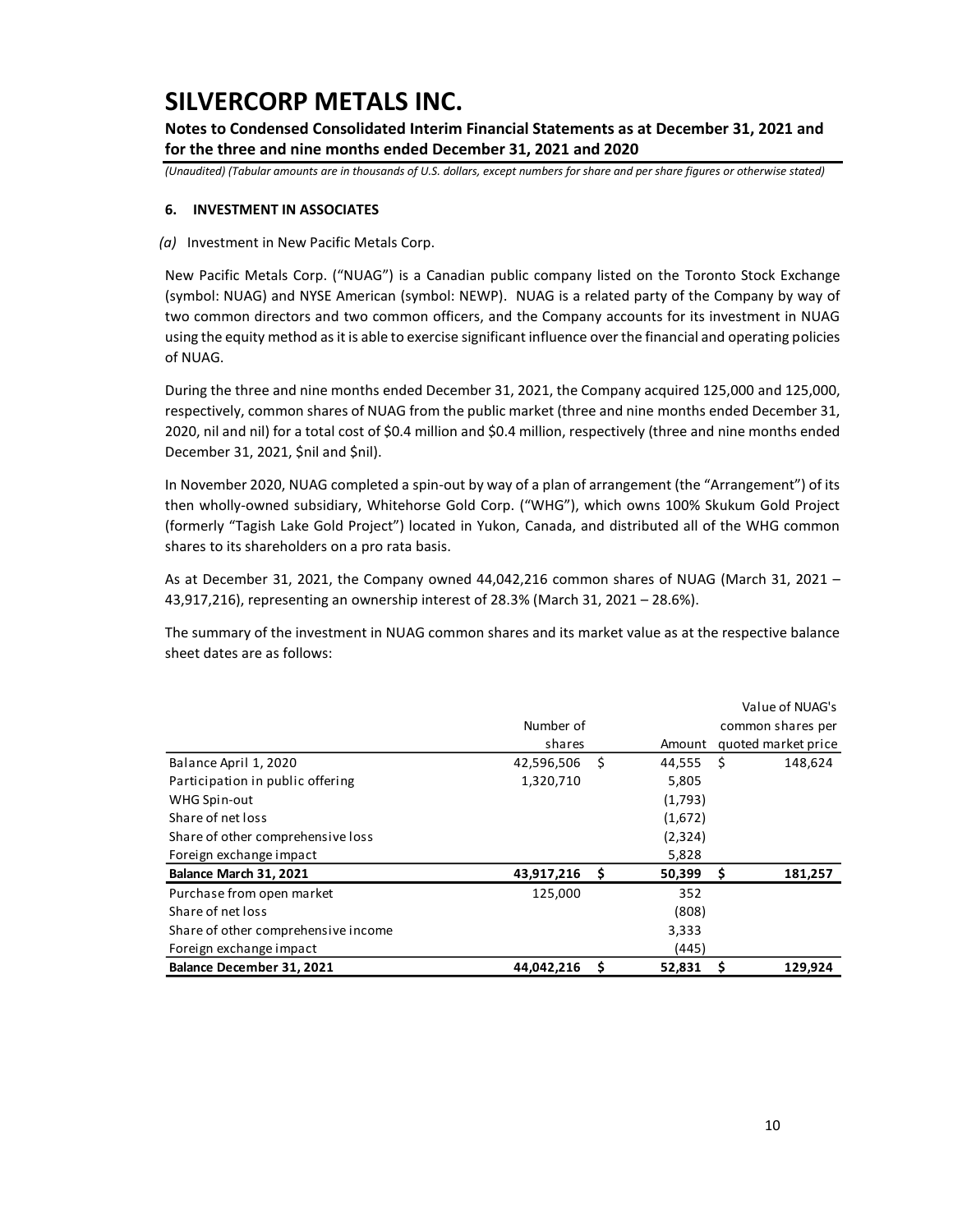**Notes to Condensed Consolidated Interim Financial Statements as at December 31, 2021 and for the three and nine months ended December 31, 2021 and 2020**

*(Unaudited) (Tabular amounts are in thousands of U.S. dollars, except numbers for share and per share figures or otherwise stated)*

*(b)* Investment in Whitehorse Gold Corp.

Whitehorse Gold Corp. ("WHG") is a Canadian public company listed on the TSX Venture Exchange (symbol: WHG). WHG is a related party of the Company by way of one common director, and the Company accounts for its investment in WHG using the equity method as it is able to exercise significant influence over the financial and operating policies of WHG.

On May 14, 2021, the Company participated in a brokered private placement of WHG and purchased 4,000,000 units at a cost of \$5.0 million. Each unit was comprised of one WHG common share and one common share purchase warrant at exercise price of CAD\$2 per share. The common share purchase warrant expires on May 14, 2026.

As at December 31, 2021, the Company owned 15,514,285 common shares of WHG (March 31, 2021 – 11,514,285), representing an ownership interest of 29.5% (March 31, 2021 – 27.0%). The summary of the investment in WHG common shares and its market value as at the respective balance sheet dates are as follows:

|                                    |            |        |       |                     | Value of WHG's |  |
|------------------------------------|------------|--------|-------|---------------------|----------------|--|
|                                    | Number of  |        |       | common shares per   |                |  |
|                                    | shares     | Amount |       | quoted market price |                |  |
| Balance April 1, 2020              |            |        |       |                     |                |  |
| Distributed under WHG spin-out     | 5,740,285  |        | 1,793 |                     |                |  |
| Participation in private placement | 5,774,000  |        | 1,326 |                     |                |  |
| Share of net loss                  |            |        | (174) |                     |                |  |
| Foreign exchange impact            |            |        | 113   |                     |                |  |
| Balance March 31, 2021             | 11,514,285 | S      | 3,058 | .s                  | 15,108         |  |
| Participation in private placement | 4,000,000  |        | 4,960 |                     |                |  |
| Share of net loss                  |            |        | (460) |                     |                |  |
| Foreign exchange impact            |            |        | (246) |                     |                |  |
| Balance December 31, 2021          | 15,514,285 | S      | 7.312 |                     | 6.119          |  |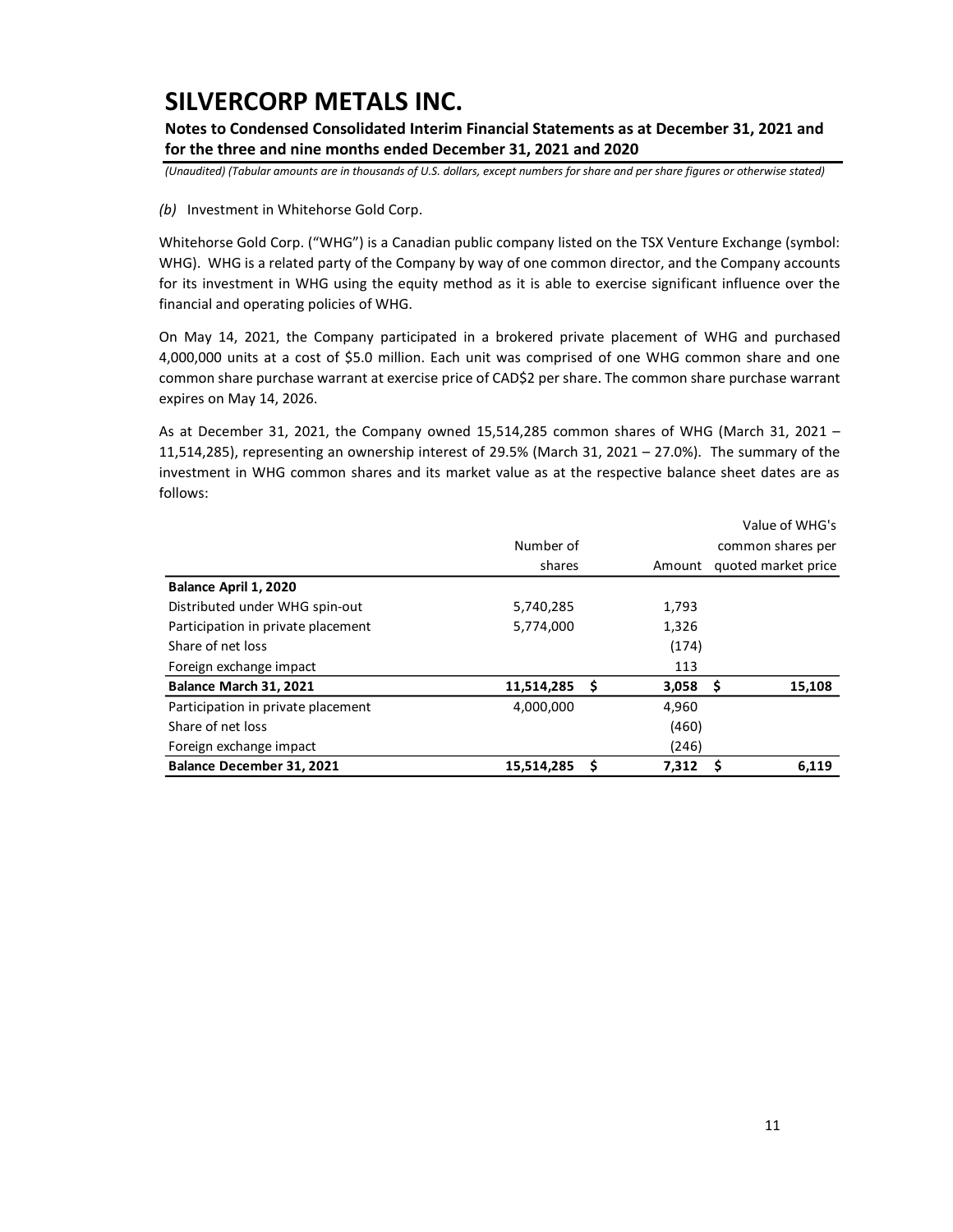**Notes to Condensed Consolidated Interim Financial Statements as at December 31, 2021 and for the three and nine months ended December 31, 2021 and 2020**

*(Unaudited) (Tabular amounts are in thousands of U.S. dollars, except numbers for share and per share figures or otherwise stated)*

#### **7. PLANT AND EQUIPMENT**

Plant and equipment consist of:

|                                                                                                                                                               |    | Land use rights             |    | Office       |    |                |       | Motor        |    | Construction             |      |           |
|---------------------------------------------------------------------------------------------------------------------------------------------------------------|----|-----------------------------|----|--------------|----|----------------|-------|--------------|----|--------------------------|------|-----------|
| Cost                                                                                                                                                          |    | and building                |    | equipment    |    | Machinery      |       | vehicles     |    | in progress              |      | Total     |
| Balance as at April 1, 2020                                                                                                                                   | \$ | 96,454                      | \$ | 8,010 \$     |    | 25,800 \$      |       | 6,416        | Ŝ. | $2,136$ \$               |      | 138,816   |
| Additions                                                                                                                                                     |    | 182                         |    | 864          |    | 1,117          |       | 1,059        |    | 7,189                    |      | 10,411    |
| Disposals                                                                                                                                                     |    | (205)                       |    | (250)        |    | (291)          |       | (480)        |    |                          |      | (1,226)   |
| Reclassification of asset groups <sup>(1)</sup>                                                                                                               |    | 5,579                       |    | 325          |    | 2,221          |       |              |    | (8, 125)                 |      |           |
| Impact of foreign currency translation                                                                                                                        |    | 8,141                       |    | 711          |    | 2,227          |       | 542          |    | 142                      |      | 11.763    |
| Balance as at March 31, 2021                                                                                                                                  | \$ | $110,151$ \$                |    | $9,660$ \$   |    | 31,074 \$      |       | $7,537$ \$   |    | $1,342 \quad$ \$         |      | 159,764   |
| Additions                                                                                                                                                     |    | 525                         |    | 813          |    | 2,236          |       | 708          |    | 2,653                    |      | 6,935     |
| Disposals                                                                                                                                                     |    | (287)                       |    | (50)         |    | (462)          |       | (176)        |    |                          |      | (975)     |
| Reclassification of asset groups <sup>(1)</sup>                                                                                                               |    | 1,899                       |    | 89           |    | 53             |       |              |    | (2,041)                  |      |           |
| Impact of foreign currency translation                                                                                                                        |    | 3,362                       |    | 258          |    | 1,000          |       | 240          |    | 50                       |      | 4,910     |
| Ending balance as at December 31, 2021                                                                                                                        | \$ | 115,650                     | \$ | 10,770       | Ś. | 33,901         | \$    | 8,309        | \$ | 2,004                    | \$   | 170,634   |
| Impairment, accumulated depreciation and amortization                                                                                                         |    |                             |    |              |    |                |       |              |    |                          |      |           |
| Balance as at April 1, 2020                                                                                                                                   | \$ | $(43,987)$ \$               |    | $(5,375)$ \$ |    | $(18, 168)$ \$ |       | $(4,564)$ \$ |    |                          | $-5$ | (72,094)  |
| Disposals                                                                                                                                                     |    | 90                          |    | 228          |    | 176            |       | 388          |    |                          |      | 882       |
| Depreciation and amortization                                                                                                                                 |    | (3,921)                     |    | (630)        |    | (1,629)        |       | (496)        |    |                          |      | (6,676)   |
| Impact of foreign currency translation                                                                                                                        |    | (3, 752)                    |    | (469)        |    | (1,550)        |       | (376)        |    |                          |      | (6, 147)  |
| Balance as at March 31, 2021                                                                                                                                  | \$ | $(51,570)$ \$               |    | $(6,246)$ \$ |    | $(21, 171)$ \$ |       | $(5,048)$ \$ |    |                          | \$   | (84, 035) |
| Disposals                                                                                                                                                     |    | 157                         |    | 46           |    | 396            |       | 155          |    |                          |      | 754       |
| Depreciation and amortization                                                                                                                                 |    | (3, 270)                    |    | (627)        |    | (1, 597)       |       | (476)        |    |                          |      | (5,970)   |
| Impact of foreign currency translation                                                                                                                        |    | (1, 596)                    |    | (154)        |    | (684)          |       | (162)        |    | $\overline{a}$           |      | (2,596)   |
| Ending balance as at December 31, 2021                                                                                                                        | \$ | $(56,279)$ \$               |    | (6,981) \$   |    | $(23,056)$ \$  |       | $(5,531)$ \$ |    | $\overline{\phantom{a}}$ | \$   | (91,847)  |
| <b>Carrying amounts</b>                                                                                                                                       |    |                             |    |              |    |                |       |              |    |                          |      |           |
| Balance as at March 31, 2021                                                                                                                                  | \$ | 58,581                      | \$ | 3,414        | Ŝ. | 9,903          | \$    | 2,489        | \$ | 1,342                    | \$   | 75,729    |
| Ending balance as at December 31, 2021                                                                                                                        | Ś  | 59,371                      | \$ | 3,789        | \$ | 10,845         | \$    | 2.778        | Ś  | 2,004                    | \$   | 78,787    |
| <sup>(1)</sup> When an asset is available for use, it is reclassified from construction in progress to one of the appropriate plant and equipment categories. |    |                             |    |              |    |                |       |              |    |                          |      |           |
| Carrying amounts as at December 31, 2021                                                                                                                      |    | <b>Ying Mining District</b> |    | <b>BYP</b>   |    |                | GC    |              |    | Other                    |      | Total     |
| Land use rights and building                                                                                                                                  | \$ | 42,387 \$                   |    | 3,027        |    | \$<br>12,134   |       | \$           |    | \$<br>1,823              |      | 59,371    |
| Office equipment                                                                                                                                              |    | 2,972                       |    | 17           |    |                | 515   |              |    | 285                      |      | 3,789     |
| Machinery                                                                                                                                                     |    | 8,411                       |    | 167          |    |                | 2,206 |              |    | 61                       |      | 10,845    |
| Motor vehicles                                                                                                                                                |    | 2,221                       |    | 20           |    |                | 332   |              |    | 205                      |      | 2,778     |
| Construction in progress                                                                                                                                      |    | 1,370                       |    | 550          |    |                | 84    |              |    | ÷.                       |      | 2,004     |
| <b>Total</b>                                                                                                                                                  | \$ | 57,361                      | Ś  | 3,781        |    | Ś.<br>15,271   |       | \$.          |    | \$<br>2,374              |      | 78,787    |
|                                                                                                                                                               |    |                             |    |              |    |                |       |              |    |                          |      |           |
| Carrying amounts as at March 31, 2021                                                                                                                         |    | Ying Mining District        |    | <b>BYP</b>   |    |                | GC    |              |    | Other                    |      | Total     |
| Land use rights and building                                                                                                                                  | \$ | 41,177                      | \$ | 3,047        |    | Ś.<br>12,369   |       | \$           |    | \$<br>1,988              |      | 58,581    |
| Office equipment                                                                                                                                              |    | 2,647                       |    | 20           |    |                | 448   |              |    | 299                      |      | 3,414     |
| Machinery                                                                                                                                                     |    | 7,114                       |    | 213          |    |                | 2,576 |              |    |                          |      | 9,903     |
| Motor vehicles                                                                                                                                                |    | 1,917                       |    | 20           |    |                | 359   |              |    | 193                      |      | 2,489     |
| Construction in progress                                                                                                                                      |    | 796                         |    | 533          |    |                | 13    |              |    |                          |      | 1,342     |
| Total                                                                                                                                                         | \$ | 53,651                      | \$ | 3,833        |    | \$<br>15,765   |       | \$           |    | \$<br>2,480              |      | 75,729    |

During the three and nine months ended December 31, 2021, certain plant and equipment were disposed for proceeds of \$0.01 million and \$0.05 million, respectively, (three and nine months ended December 31, 2020 - \$0.05 million and \$0.05 million) and resulting in loss of \$0.03 million and \$0.17 million, respectively (three and nine months ended December 31, 2020 - loss of \$0.03 million and \$0.25 million).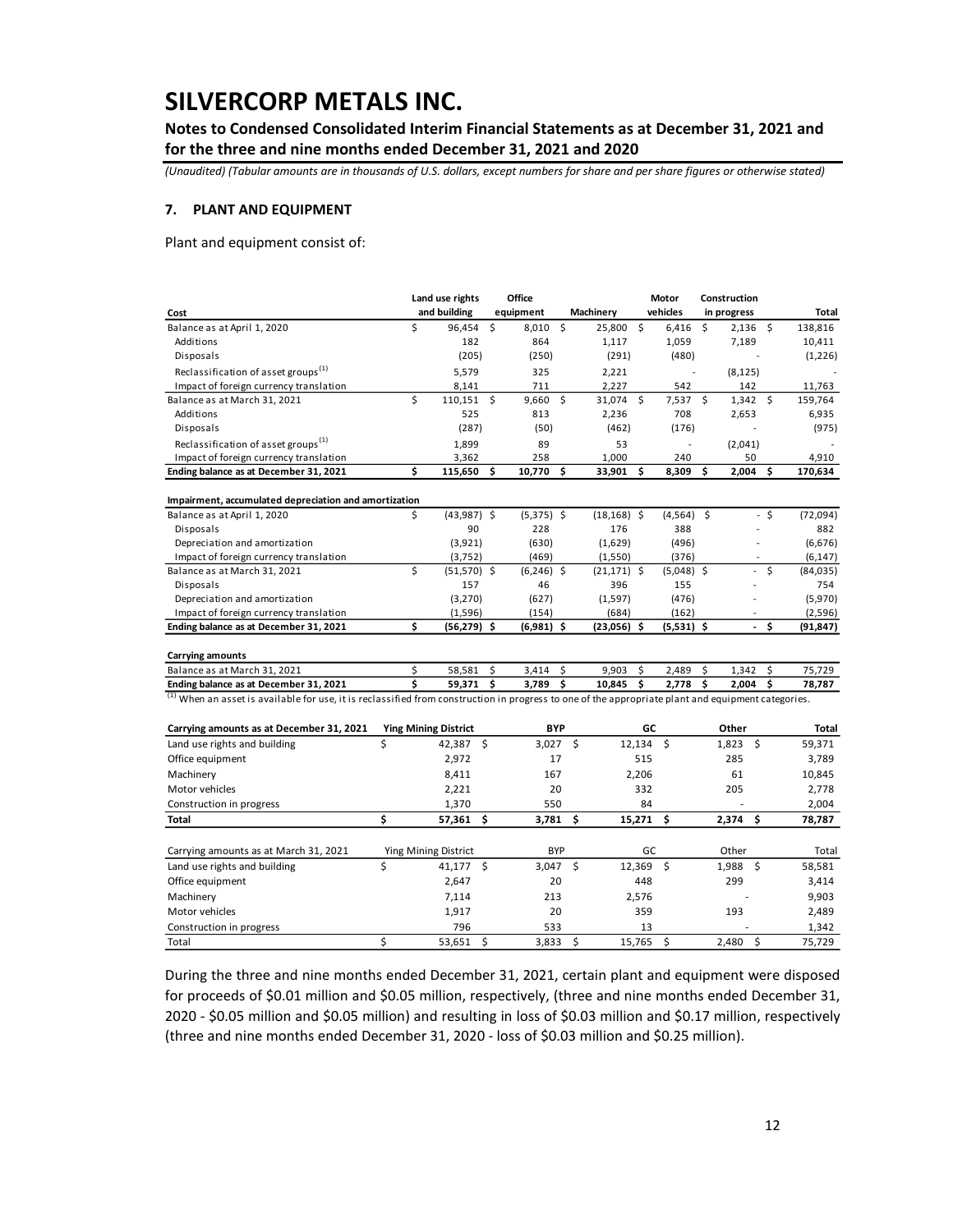**Notes to Condensed Consolidated Interim Financial Statements as at December 31, 2021 and for the three and nine months ended December 31, 2021 and 2020**

*(Unaudited) (Tabular amounts are in thousands of U.S. dollars, except numbers for share and per share figures or otherwise stated)*

### **8. MINERAL RIGHTS AND PROPERTIES**

Mineral rights and properties consist of:

|                                        |                             | Producing and development properties |                |    |           | <b>Exploration and evaluation properties</b> |            |      |                          |      |                          |     |              |
|----------------------------------------|-----------------------------|--------------------------------------|----------------|----|-----------|----------------------------------------------|------------|------|--------------------------|------|--------------------------|-----|--------------|
| Cost                                   | <b>Ying Mining District</b> |                                      | <b>BYP</b>     |    | GC        |                                              | <b>RZY</b> |      | Kuanping                 |      | La Yesca                 |     | <b>Total</b> |
| Balance as at April 1, 2020            | Ś                           | 293.136<br>Ŝ.                        | 63,572 \$      |    | 103,311   |                                              | \$164S     |      | . .                      | \$   | ٠                        | Ś.  | 460,183      |
| Capitalized expenditures               |                             | 31,138                               | 30             |    | 3,890     |                                              |            |      |                          |      | 87                       |     | 35,145       |
| Acquisition                            |                             |                                      |                |    |           |                                              |            |      |                          |      | 16,660                   |     | 16,660       |
| Environmental rehabilitation           |                             | (1, 268)                             | (135)          |    | (207)     |                                              |            |      |                          |      |                          |     | (1,610)      |
| Foreign currency translation impact    |                             | 24,994                               | 1,142          |    | 8,616     |                                              | 21         |      |                          |      |                          |     | 34,773       |
| Balance as at March 31, 2021           | Ś                           | Ŝ.<br>348,000                        | 64.609         | S. | 115,610   | Ś.                                           | 185        | - \$ |                          | Ś.   | 16.747                   | Ŝ.  | 545,151      |
| Capitalized expenditures               |                             | 30,539                               |                |    | 3,701     |                                              |            |      | 10                       |      | 2,846                    |     | 37,096       |
| Acquisition (Note 3)                   |                             |                                      |                |    |           |                                              | ٠          |      | 13,135                   |      |                          |     | 13,135       |
| Derecognition                          |                             |                                      |                |    |           |                                              | (185)      |      |                          |      |                          |     | (185)        |
| Foreign currency translation impact    |                             | 11.196                               | 463            |    | 3,586     |                                              |            |      | 189                      |      |                          |     | 15,434       |
| Ending balance as at December 31, 2021 | \$                          | \$.<br>389,735                       | 65,072         | Ŝ  | 122,897   | \$                                           | $\sim$     | Ŝ.   | $13,334$ \$              |      | 19,593                   | - Ś | 610,631      |
| Impairment and accumulated depletion   |                             |                                      |                |    |           |                                              |            |      |                          |      |                          |     |              |
| Balance as at April 1, 2020            | Ś                           | $(100, 390)$ \$                      | $(56,688)$ \$  |    | (78, 355) | Ŝ.                                           | $(164)$ \$ |      |                          | Ś    |                          | Ś   | (235, 597)   |
| Depletion                              |                             | (13, 921)                            |                |    | (2, 419)  |                                              |            |      |                          |      |                          |     | (16, 340)    |
| Foreign currency translation impact    |                             | (8,666)                              | (576)          |    | (6, 522)  |                                              | (21)       |      |                          |      |                          |     | (15, 785)    |
| Balance as at March 31, 2021           | Ś                           | $(122, 977)$ \$                      | $(57, 264)$ \$ |    | (87, 296) | Ŝ.                                           | $(185)$ \$ |      | $\overline{\phantom{a}}$ | Ŝ.   |                          | \$  | (267, 722)   |
| Depletion                              |                             | (12, 770)                            |                |    | (2,202)   |                                              |            |      |                          |      |                          |     | (14, 972)    |
| Derecognition                          |                             |                                      |                |    |           |                                              | 185        |      |                          |      |                          |     | 185          |
| Foreign currency translation impact    |                             | (3,989)                              | (239)          |    | (2,693)   |                                              | ٠          |      |                          |      |                          |     | (6,921)      |
| Ending balance as at December 31, 2021 | \$                          | $(139,736)$ \$                       | $(57,503)$ \$  |    | (92, 191) | - \$                                         | - \$       |      |                          | - \$ | $\overline{\phantom{a}}$ | \$. | (289, 430)   |
| <b>Carrying amounts</b>                |                             |                                      |                |    |           |                                              |            |      |                          |      |                          |     |              |
| Balance as at March 31, 2021           | \$                          | 225.023<br>Ś                         | 7,345          | Ś. | 28,314    | \$                                           | $\sim$     | \$   | $\overline{\phantom{a}}$ | Ŝ.   | 16,747                   | Ŝ   | 277,429      |
| Ending balance as at December 31, 2021 | Ś                           | Ś<br>249,999                         | 7,569          | \$ | 30,706    | \$                                           | ÷.         | Ś    | 13,334                   | Ś    | 19,593                   | Ŝ   | 321,201      |

#### **9. LEASES**

The following table summarizes changes in the Company's lease receivable and lease obligation related to the Company's office lease and sublease.

|                            | Lease Receivable | <b>Lease Obligation</b> |       |  |  |
|----------------------------|------------------|-------------------------|-------|--|--|
| Balance, April 1, 2020     | \$<br>534 \$     |                         | 2,069 |  |  |
| Interest accrual           | 24               |                         | 95    |  |  |
| Interest received or paid  | (24)             |                         | (95)  |  |  |
| Principal repayment        | (196)            |                         | (563) |  |  |
| Foreign exchange impact    | 58               |                         | 235   |  |  |
| Balance, March 31, 2021    | \$<br>396        | -S                      | 1,741 |  |  |
| Addition                   |                  |                         | 149   |  |  |
| Interest accrual           | 12               |                         | 56    |  |  |
| Interest received or paid  | (12)             |                         | (56)  |  |  |
| Principal repayment        | (162)            |                         | (470) |  |  |
| Foreign exchange impact    |                  |                         | (8)   |  |  |
| Balance, December 31, 2021 | \$<br>234        | - S                     | 1,412 |  |  |
| Less: current portion      | (210)            |                         | (707) |  |  |
| <b>Non-current portion</b> | \$<br>24         | Ś                       | 705   |  |  |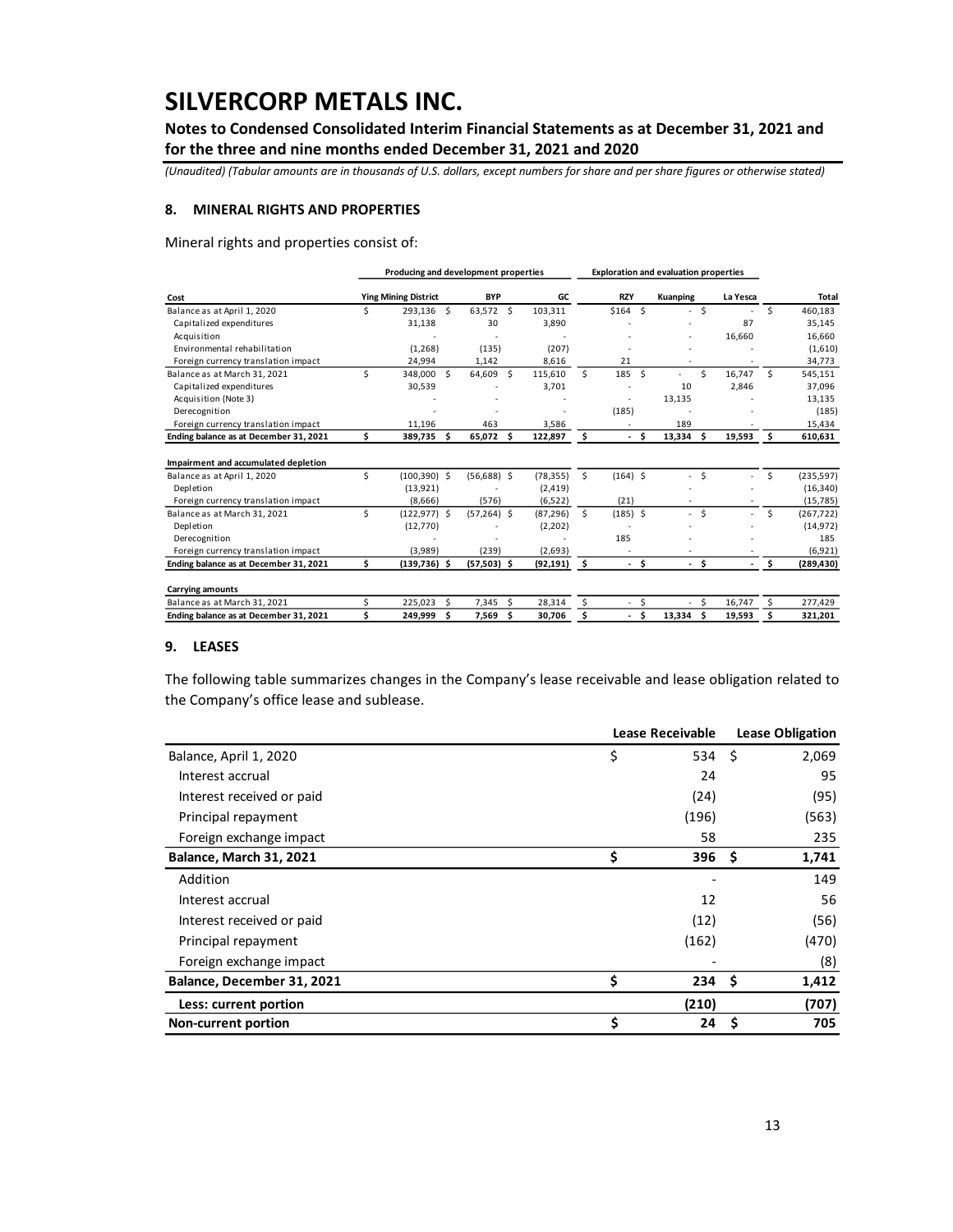**Notes to Condensed Consolidated Interim Financial Statements as at December 31, 2021 and for the three and nine months ended December 31, 2021 and 2020**

*(Unaudited) (Tabular amounts are in thousands of U.S. dollars, except numbers for share and per share figures or otherwise stated)*

The following table presents a reconciliation of the Company's undiscounted cash flows to their present value for its lease receivable and lease obligation as at December 31, 2021:

|                                  | Lease Receivable | <b>Lease Obligation</b> |       |  |  |
|----------------------------------|------------------|-------------------------|-------|--|--|
| Within 1 year                    | 229              |                         | 738   |  |  |
| Between 2 to 5 years             | 11               |                         | 769   |  |  |
| <b>Total undiscounted amount</b> | 240              |                         | 1,507 |  |  |
| Less future interest             | (6)              |                         | (95)  |  |  |
| <b>Total discounted amount</b>   | 234              |                         | 1,412 |  |  |
| Less: current portion            | (210)            |                         | (707) |  |  |
| <b>Non-current portion</b>       | 24               |                         | 705   |  |  |

The lease receivable and lease obligation were discounted using an estimated incremental borrowing rate of 5%.

### **10. SHARE CAPITAL**

### *(a) Authorized*

Unlimited number of common shares without par value. All shares issued as at December 31, 2021 were fully paid.

### *(b) Share-based compensation*

The Company has a share-based compensation plan (the "Plan") which consists of stock options, restricted share units (the "RSUs") and performance share units (the "PSUs"). The Plan allows for the maximum number of common shares to be reserved for issuance on any share-based compensation to be a rolling 10% of the issued and outstanding common shares from time to time. Furthermore, no more than 3% of the reserve may be granted in the form of RSUs and PSUs.

For the three and nine months ended December 31, 2021, a total of \$1.3 million and \$5.1 million, respectively (three and nine months ended December 31, 2020 - \$1.3 million and \$3.0 million) in sharebased compensation expense was recognized and included in the general and administrative expenses and property evaluation and business development expenses on the condensed consolidated interim statements of income.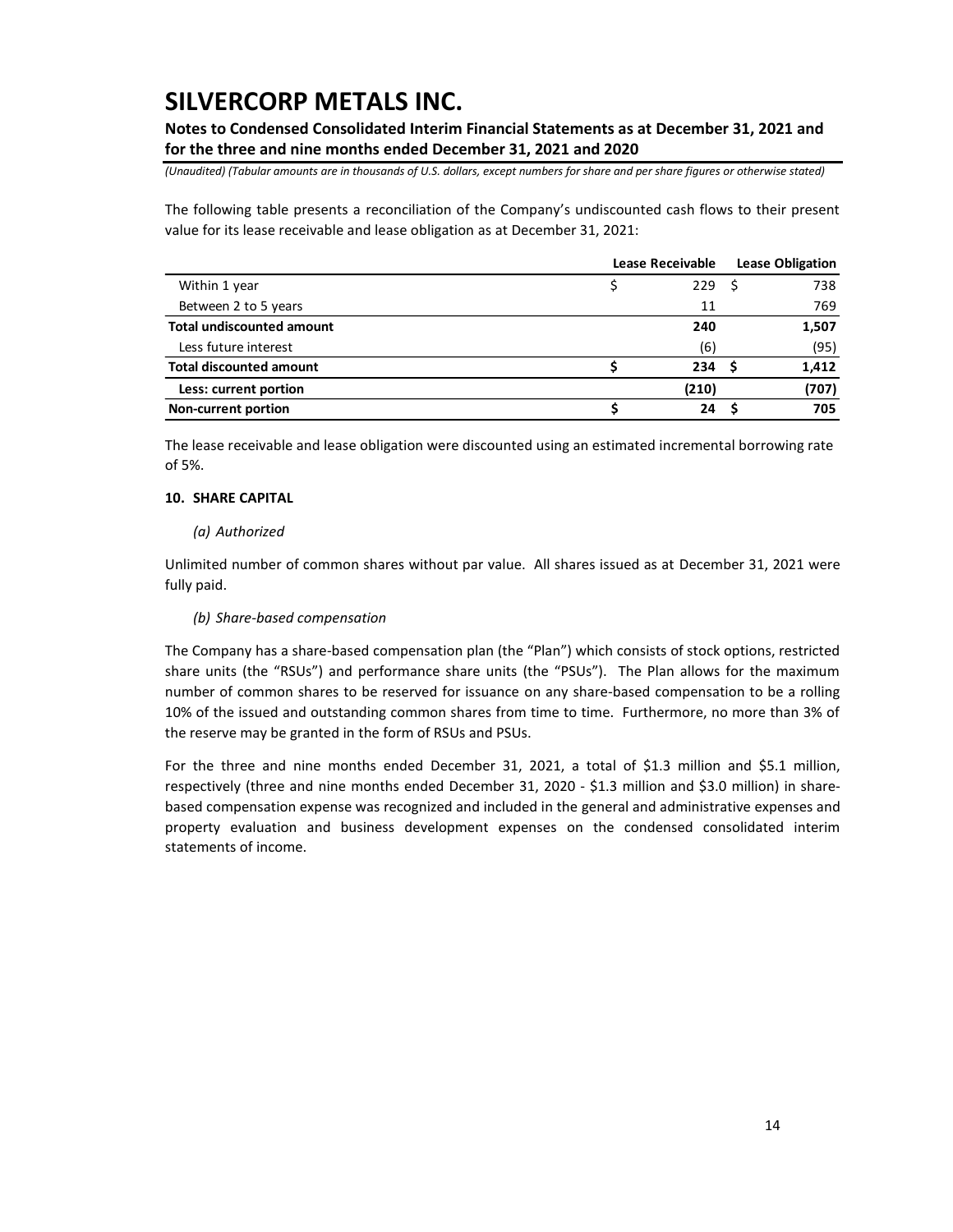**Notes to Condensed Consolidated Interim Financial Statements as at December 31, 2021 and for the three and nine months ended December 31, 2021 and 2020**

*(Unaudited) (Tabular amounts are in thousands of U.S. dollars, except numbers for share and per share figures or otherwise stated)*

### *(i) Stock options*

The following is a summary of option transactions:

|                            |                  | Weighted average   |
|----------------------------|------------------|--------------------|
|                            |                  | exercise price per |
|                            | Number of shares | share CAD\$        |
| Balance, April 1, 2020     | 2,423,760        | \$<br>3.00         |
| Option granted             | 1,127,000        | 7.25               |
| Options exercised          | (1,553,338)      | 3.02               |
| Options cancelled          | (135,004)        | 4.52               |
| Balance, March 31, 2021    | 1,862,418        | 5.45               |
| Options exercised          | (797, 083)       | 2.98               |
| Options cancelled          | (25,000)         | 7.06               |
| Balance, December 31, 2021 | 1,040,335        | \$<br>7.30         |

The following table summarizes information about stock options outstanding as at December 31, 2021:

|                         |                   |                                      | Weighted       |                                 |                |
|-------------------------|-------------------|--------------------------------------|----------------|---------------------------------|----------------|
|                         | Number of options | Weighted average                     | average        | Number of options               | Weighted       |
|                         |                   | outstanding at remaining contractual | exercise price | exercisable at average exercise |                |
| Exercise price in CAD\$ | Decemer 31, 2021  | life (Years)                         | in CADS        | December 31, 2021               | price in CAD\$ |
| 5.46                    | 560,335           | 3.40                                 | 5.46           | 274.335                         | 5.46           |
| 9.45                    | 480,000           | 3.86                                 | 9.45           | 159.998                         | 9.45           |
| \$5.46 to \$9.45        | 1,040,335         | 3.61                                 | 7.30           | 434,333                         | 6.93           |

*(ii) RSUs*

The following is a summary of RSUs transactions:

|                            |                  | Weighted average      |  |  |
|----------------------------|------------------|-----------------------|--|--|
|                            |                  | grant date closing    |  |  |
|                            | Number of shares | price per share \$CAD |  |  |
| Balance, April 1, 2020     | 677,374          | \$<br>4.94            |  |  |
| Granted                    | 1,021,500        | 6.68                  |  |  |
| Cancelled                  | (77, 166)        | 5.82                  |  |  |
| Distributed                | (372, 372)       | 5.05                  |  |  |
| Balance, March 31, 2021    | 1,249,336        | \$<br>6.28            |  |  |
| Granted                    | 1,000,000        | 6.40                  |  |  |
| Cancelled                  | (20, 998)        | 6.50                  |  |  |
| Distributed                | (566, 172)       | 5.90                  |  |  |
| Balance, December 31, 2021 | 1,662,166        | \$<br>6.48            |  |  |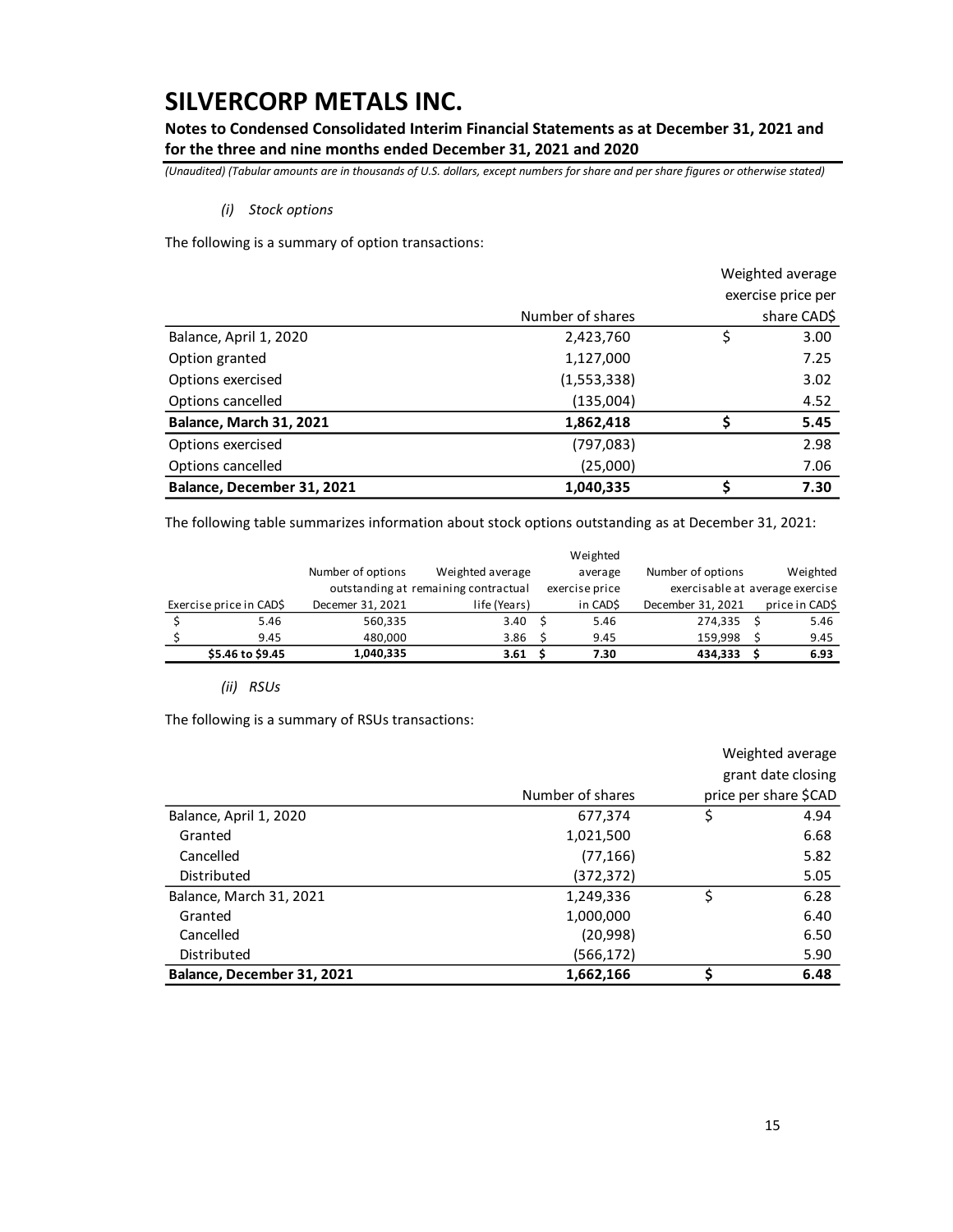**Notes to Condensed Consolidated Interim Financial Statements as at December 31, 2021 and for the three and nine months ended December 31, 2021 and 2020**

*(Unaudited) (Tabular amounts are in thousands of U.S. dollars, except numbers for share and per share figures or otherwise stated)*

### *(c) Cash dividends declared*

During the three and nine months ended December 31, 2021, dividends of \$2.2 million and \$4.4 million, respectively (three and nine months ended December 31, 2020 - \$2.2 million and \$4.4 million, respectively) were declared and paid.

### **11. ACCUMULATED OTHER COMPREHENSIVE LOSS**

|                                                                 | December 31, 2021 | March 31, 2021 |
|-----------------------------------------------------------------|-------------------|----------------|
| Change in fair value on equity investments designated as FVTOCI | 21.365            | 22,328         |
| Share of other comprehensive (income) loss in associate         | (2.744)           | 589            |
| Currency translation adjustment                                 | (18, 812)         | (10, 367)      |
| Balance, end of the period                                      | (191)             | 12.550         |

The change in fair value on equity investments designated as FVTOCI, share of other comprehensive income in associates, and currency translation adjustment are net of tax of \$nil for all periods presented.

### **12. NON-CONTROLLING INTERESTS**

The continuity of non-controlling interests is summarized as follows:

|                                     |    | Henan   |   | Henan                    |   |                          |    | Guangdong |    |                          |              |
|-------------------------------------|----|---------|---|--------------------------|---|--------------------------|----|-----------|----|--------------------------|--------------|
|                                     |    | Found   |   | Huawei                   |   | Yunxiang                 |    | Found     |    | New Infini               | Total        |
| Balance, April 1, 2020              | S. | 63,331  | S | 4.702                    | s | 2.723                    | -Ś | (466)     | \$ | ٠                        | 70,290<br>S  |
| Share of net income (loss)          |    | 13,210  |   | 639                      |   | 219                      |    | 88        |    | (23)                     | 14,133       |
| Share of other comprehensive income |    | 4,623   |   | 480                      |   | 90                       |    | 27        |    | ۰                        | 5,220        |
| Acquisition of La Yesca             |    |         |   | ٠                        |   |                          |    |           |    | 9,250                    | 9,250        |
| Contributions                       |    |         |   | $\overline{\phantom{a}}$ |   |                          |    |           |    | 2,500                    | 2,500        |
| <b>Distributions</b>                |    | (2,600) |   | (639)                    |   | $\overline{\phantom{0}}$ |    |           |    | $\overline{\phantom{a}}$ | (3,239)      |
| Balance, March 31, 2021             |    | 78,564  | Ś | 5,182                    | Ŝ | $3,032$ \$               |    | (351)     | Ŝ  | 11.727                   | 98,154<br>Ś. |
| Share of net income (loss)          |    | 10.232  |   | 162                      |   | (137)                    |    | 125       |    | (128)                    | 10,254       |
| Share of other comprehensive income |    | 1,988   |   | 182                      |   | 72                       |    | 15        |    | ۰                        | 2.257        |
| <b>Distributions</b>                |    | (3,266) |   | (630)                    |   | ۰                        |    |           |    | (1,200)                  | (5,096)      |
| Balance. December 31, 2021          |    | 87,518  |   | 4,896                    |   | 2.967                    | S  | (211)     | s  | 10.399                   | \$105.569    |

As at December 31, 2021, non-controlling interests in Henan Found, Henan Huawei, Yunxiang, Guangdong Found and New Infini were 22.5%, 20%, 30%, 1%, and 53.8%, respectively (March 31, 2021 – 22.5%, 20%, 30%, 1%, and 56.3%, respectively).

#### **13. GOVERNMENT FEES AND OTHER TAXES**

Government fees and other taxes consist of:

|                 |      | Three months ended December 31, | Nine months ended December 31, |  |       |  |
|-----------------|------|---------------------------------|--------------------------------|--|-------|--|
|                 | 2021 | 2020                            | 2021                           |  | 2020  |  |
| Government fees | 18   | 24                              | 46                             |  | 52    |  |
| Other taxes     | 778  | 753                             | 2.151                          |  | 1,913 |  |
|                 | 796  |                                 | 2.197                          |  | 1,965 |  |

Government fees include environmental protection fees paid to the state and local Chinese government. Other taxes were composed of surtax on value-added tax, land usage levy, stamp duty and other miscellaneous levies, duties and taxes imposed by the state and local Chinese government.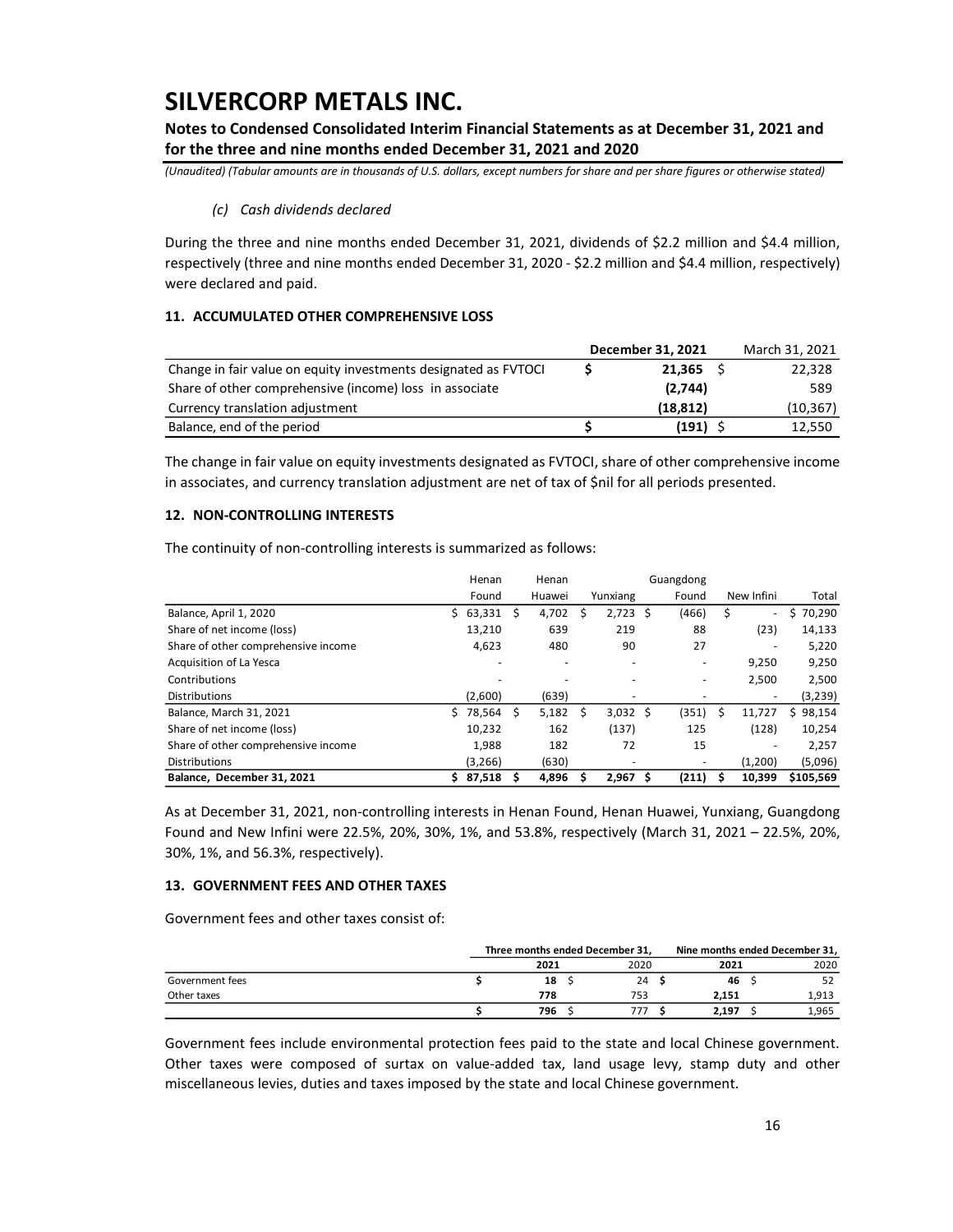**Notes to Condensed Consolidated Interim Financial Statements as at December 31, 2021 and for the three and nine months ended December 31, 2021 and 2020**

*(Unaudited) (Tabular amounts are in thousands of U.S. dollars, except numbers for share and per share figures or otherwise stated)*

### **14. GENERAL AND ADMINISTRATIVE**

General and administrative expenses consist of:

|                                    | Three months ended December 31, 2021 |                          |       |           | Three months ended December 31, 2020 |              |  |       |  |
|------------------------------------|--------------------------------------|--------------------------|-------|-----------|--------------------------------------|--------------|--|-------|--|
|                                    | Corporate                            | <b>Mines</b>             | Total | Corporate |                                      | <b>Mines</b> |  | Total |  |
| Amortization and depreciation      | 145                                  | 336                      | 481   | 139       |                                      | 329          |  | 468   |  |
| Office and administrative expenses | 281                                  | 1.028                    | 1,309 | 531       |                                      | 896          |  | 1,427 |  |
| Professional fees                  | 186                                  | 107                      | 293   | 198       |                                      | 118          |  | 316   |  |
| Salaries and benefits              | 1.482                                | 1.635                    | 3.117 | 1,442     |                                      | 1.417        |  | 2,859 |  |
| Share-based compensation           | 1.216                                | $\overline{\phantom{0}}$ | 1.216 | 1.215     |                                      |              |  | 1,215 |  |
|                                    | 3.310                                | 3.106                    | 6.416 | 3,525     |                                      | 2.760        |  | 6.285 |  |

|                                    |           | Nine months ended December 31, 2021 |        |           | Nine months ended December 31, 2020 |  |        |  |  |
|------------------------------------|-----------|-------------------------------------|--------|-----------|-------------------------------------|--|--------|--|--|
|                                    | Corporate | <b>Mines</b>                        | Total  | Corporate | <b>Mines</b>                        |  | Total  |  |  |
| Amortization and depreciation      | 435       | 1,014                               | 1.449  | 391       | 922                                 |  | 1,313  |  |  |
| Office and administrative expenses | 1.228     | 2.420                               | 3,648  | 1,559     | 2.227                               |  | 3,786  |  |  |
| Professional fees                  | 523       | 326                                 | 849    | 561       | 345                                 |  | 906    |  |  |
| Salaries and benefits              | 3.836     | 4.619                               | 8.455  | 3.574     | 3.662                               |  | 7,236  |  |  |
| Share-based compensation           | 4.875     |                                     | 4.875  | 2.911     | -                                   |  | 2,911  |  |  |
|                                    | 10.897    | 8.379                               | 19.276 | 8.996     | 7.156                               |  | 16,152 |  |  |

#### **15. FINANCE ITEMS**

Finance items consist of:

|                       |       | Three months ended December 31, |       | Nine months ended December 31, |       |
|-----------------------|-------|---------------------------------|-------|--------------------------------|-------|
| <b>Finance income</b> | 2021  | 2020                            | 2021  |                                | 2020  |
| Interest income       | 1.468 | 1.108                           | 4.005 |                                | 2.796 |
| Dividend income       | 38    | $\overline{\phantom{a}}$        | 198   |                                |       |
|                       | 1.506 | 1.108                           | 4.203 |                                | 2.796 |

|                                                       | Three months ended December 31. |       | Nine months ended December 31, |       |  |  |  |  |
|-------------------------------------------------------|---------------------------------|-------|--------------------------------|-------|--|--|--|--|
| <b>Finance costs</b>                                  | 2021                            | 2020  | 2021                           | 2020  |  |  |  |  |
| Interest on lease obligation                          | 17                              | 23S   | 56                             | 73    |  |  |  |  |
| Impairment charges for expected credit loss against   |                                 |       |                                |       |  |  |  |  |
| bond investments                                      | 9.592                           | 1.335 | 10.369                         | 1,376 |  |  |  |  |
| Unwinding of discount of environmental rehabilitation |                                 |       |                                |       |  |  |  |  |
| provision                                             | 68                              | 45    | 203                            | 185   |  |  |  |  |
|                                                       | 9.677                           | 1.403 | 10.628                         | 1.634 |  |  |  |  |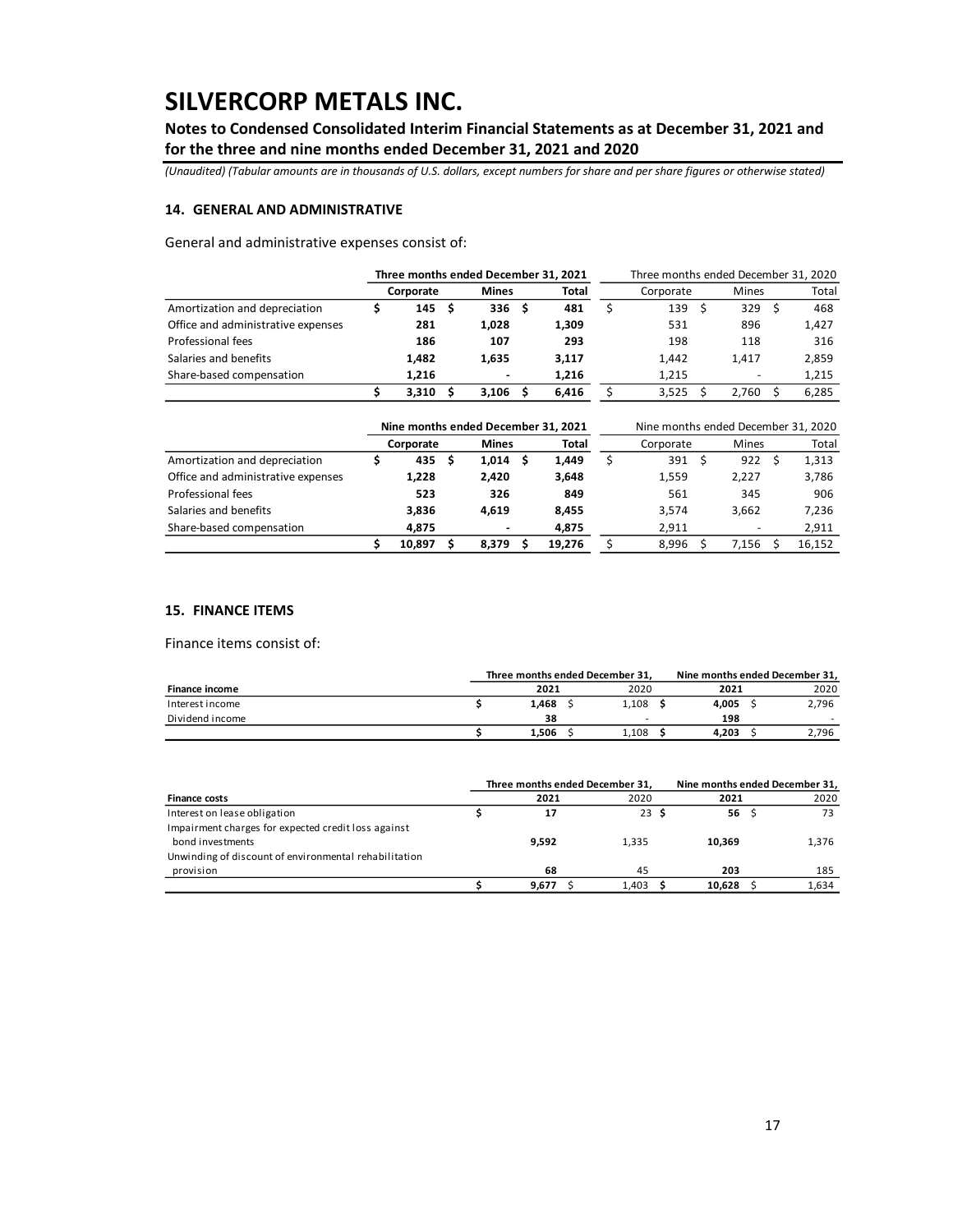**Notes to Condensed Consolidated Interim Financial Statements as at December 31, 2021 and for the three and nine months ended December 31, 2021 and 2020**

*(Unaudited) (Tabular amounts are in thousands of U.S. dollars, except numbers for share and per share figures or otherwise stated)*

#### **16. INCOME TAX**

The significant components of income tax expense are as follows:

|                    |       | Three months ended December 31, | Nine months ended December 31, |  |        |  |  |  |
|--------------------|-------|---------------------------------|--------------------------------|--|--------|--|--|--|
| Income tax expense | 2021  | 2020                            | 2021                           |  | 2020   |  |  |  |
| Current            | 906   | 4.553                           | 8.050                          |  | 14,277 |  |  |  |
| Deferred           | 2.187 | 1.493                           | 5.215                          |  | 3,028  |  |  |  |
|                    | 3.093 | 6.046                           | 13.265                         |  | 17,305 |  |  |  |

#### **17. RELATED PARTY TRANSACTIONS**

Related party transactions are made on terms agreed upon by the related parties. The balances with related parties are unsecured, non-interest bearing, and due on demand. Related party transactions not disclosed elsewhere in the condensed consolidated interim financial statements are as follows:

| Due from related parties | <b>December 31, 2021</b> March 31, 2021 |     |     |
|--------------------------|-----------------------------------------|-----|-----|
| NUAG (a)                 |                                         | 58  |     |
| WHG (b)                  |                                         | 19  | 19  |
| Henan Non-ferrous (c)    |                                         | 819 | 769 |
|                          |                                         | 896 | 847 |

(a) The Company recovers costs for services rendered to NUAG and expenses incurred on behalf of NUAG pursuant to a services and administrative costs reallocation agreement. During the three and nine months ended December 31, 2021, the Company recovered \$0.2 million and \$0.5 million (three and nine months ended December 31, 2020 - \$0.1 million and \$0.5 million), from NUAG for services rendered and expenses incurred on behalf of NUAG. The costs recovered from NUAG were recorded as a direct reduction of general and administrative expenses on the consolidated statements of income.

(b) The Company recovers costs for services rendered to WHG and expenses incurred on behalf of WHG pursuant to a services and administrative costs reallocation agreement. During the three and nine months ended December 31, 2021, the Company recovered \$0.1 million and \$0.2 million (three and nine months ended December 31, 2020 - \$0.04 million and \$0.04 million), from WHG for services rendered and expenses incurred on behalf of WHG. The costs recovered from WHG were recorded as a direct reduction of general and administrative expenses on the consolidated statements of income.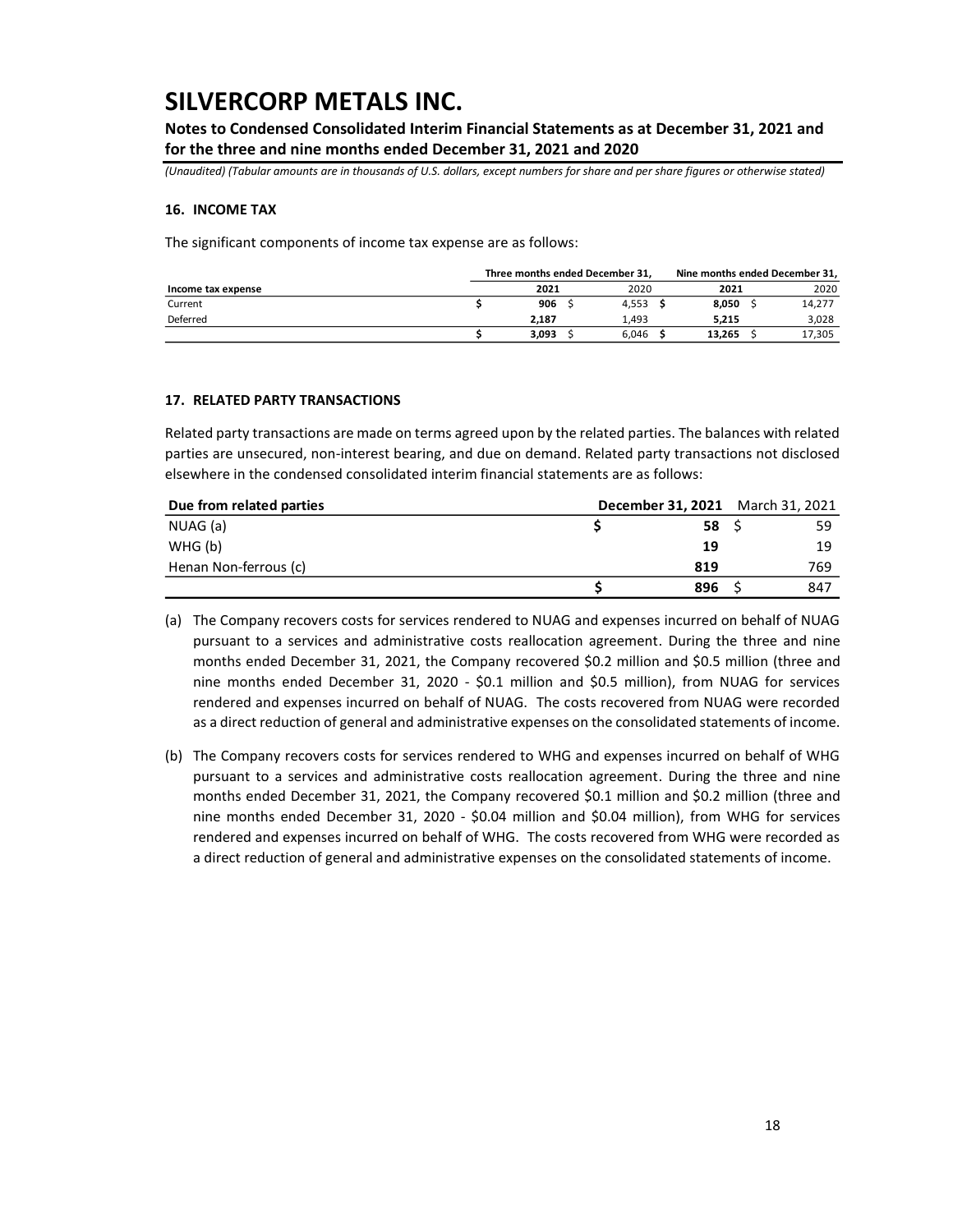**Notes to Condensed Consolidated Interim Financial Statements as at December 31, 2021 and for the three and nine months ended December 31, 2021 and 2020**

*(Unaudited) (Tabular amounts are in thousands of U.S. dollars, except numbers for share and per share figures or otherwise stated)*

(c) In January 2021, Henan Found advanced a loan of \$0.8 million (RMB¥5 million) to Henan Non-ferrous. The loan bears an interest rate of 4.35% per annum.

The balances with related parties are unsecured.

### **18. FINANCIAL INSTRUMENTS**

The Company manages its exposure to financial risks, including liquidity risk, foreign exchange risk, interest rate risk, credit risk and equity price risk in accordance with its risk management framework. The Company's Board of Directors has overall responsibility for the establishment and oversight of the Company's risk management framework and reviews the Company's policies on an ongoing basis.

#### *(a) Fair value*

The Company classifies its fair value measurements within a fair value hierarchy, which reflects the significance of the inputs used in making the measurements as defined in IFRS 13, Fair Value Measurement ("IFRS 13").

Level 1 – Unadjusted quoted prices at the measurement date for identical assets or liabilities in active markets.

Level 2 – Observable inputs other than quoted prices included in Level 1, such as quoted prices for similar assets and liabilities in active markets; quoted prices for identical or similar assets and liabilities in markets that are not active; or other inputs that are observable or can be corroborated by observable market data.

Level 3 – Unobservable inputs which are supported by little or no market activity.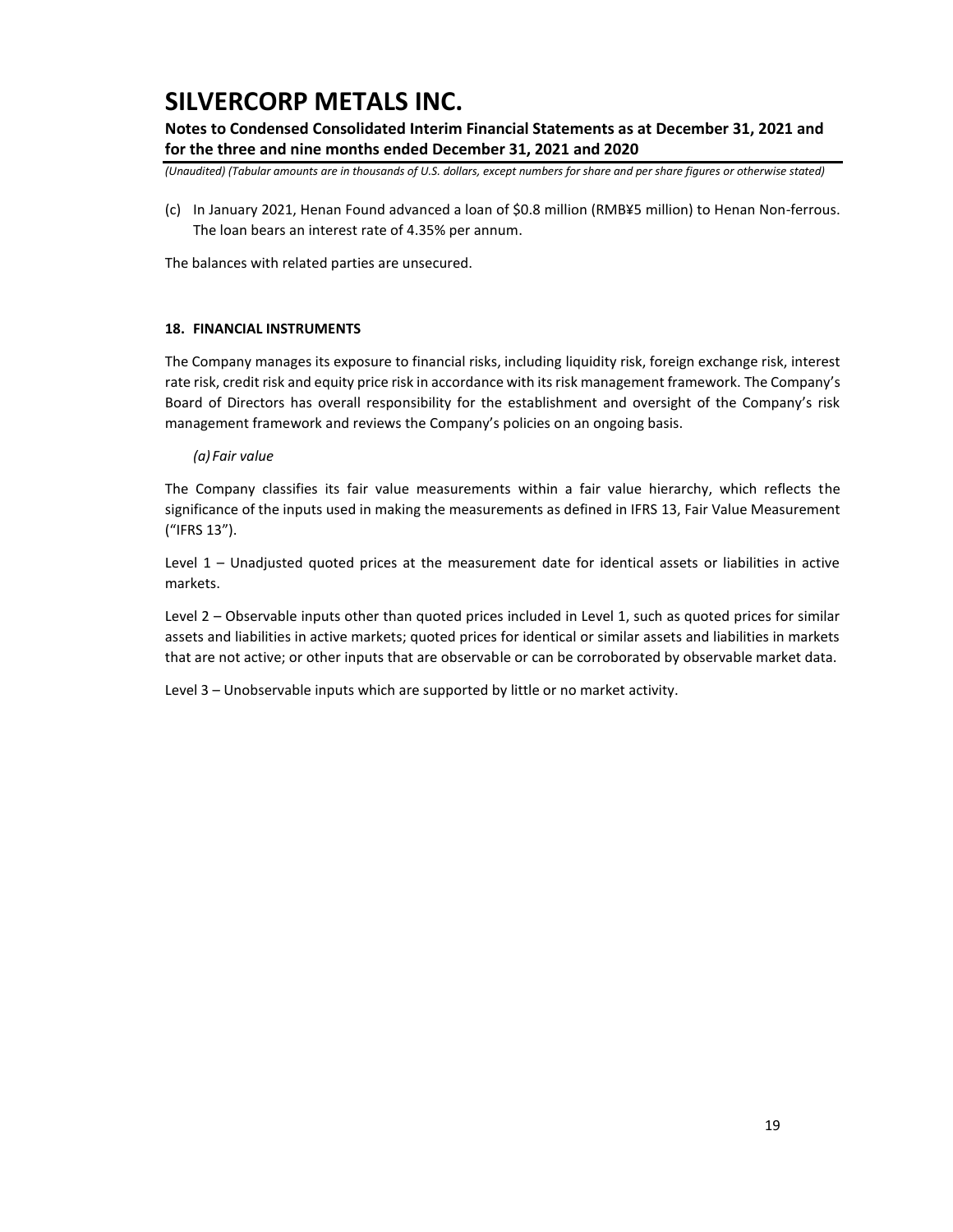**Notes to Condensed Consolidated Interim Financial Statements as at December 31, 2021 and for the three and nine months ended December 31, 2021 and 2020**

*(Unaudited) (Tabular amounts are in thousands of U.S. dollars, except numbers for share and per share figures or otherwise stated)*

The following tables set forth the Company's financial assets and liabilities that are measured at fair value level on a recurring basis within the fair value hierarchy as at December 31, 2021 and March 31, 2021 that are not otherwise disclosed. As required by IFRS 13, the assets and liabilities are classified in their entirety based on the lowest level of input that is significant to the fair value measurement.

|                                                   | Fair value as at December 31, 2021 |              |         |                          |       |                          |  |         |  |  |  |
|---------------------------------------------------|------------------------------------|--------------|---------|--------------------------|-------|--------------------------|--|---------|--|--|--|
| <b>Recurring measurements</b>                     |                                    | Level 1      | Level 3 |                          | Total |                          |  |         |  |  |  |
| <b>Financial assets</b>                           |                                    |              |         |                          |       |                          |  |         |  |  |  |
| Cash and cash equivalents                         |                                    | $152,027$ \$ |         |                          | $-S$  | $\sim$                   |  | 152.027 |  |  |  |
| Short-term investments - money market instruments |                                    | 49,266       |         | $\overline{\phantom{0}}$ |       | $\overline{\phantom{a}}$ |  | 49,266  |  |  |  |
| Investments in public companies                   |                                    | 14.036       |         | $\overline{\phantom{a}}$ |       | ٠                        |  | 14,036  |  |  |  |
| Investments in private companies                  |                                    |              |         | ٠                        |       | 6.087                    |  | 6,087   |  |  |  |

|                                                   | Fair value as at March 31, 2021 |            |  |                          |                          |  |         |  |  |  |  |
|---------------------------------------------------|---------------------------------|------------|--|--------------------------|--------------------------|--|---------|--|--|--|--|
| <b>Recurring measurements</b>                     | Level 2<br>Level 1<br>Level 3   |            |  |                          |                          |  | Total   |  |  |  |  |
| <b>Financial assets</b>                           |                                 |            |  |                          |                          |  |         |  |  |  |  |
| Cash and cash equivalents                         |                                 | 118,735 \$ |  | - \$                     | $\sim 100$               |  | 118,735 |  |  |  |  |
| Short-term investments - money market instruments |                                 | 64,545     |  | $\overline{\phantom{a}}$ | $\overline{\phantom{a}}$ |  | 64,545  |  |  |  |  |
| Investments in public companies                   |                                 | 13,444     |  | ۰                        |                          |  | 13,444  |  |  |  |  |
| Investments in private companies                  |                                 |            |  | $\overline{\phantom{a}}$ | 2.289                    |  | 2.289   |  |  |  |  |

Financial assets classified within Level 3 are equity investment in private companies owned by the Company. Significant unobservable inputs are used to determine the fair value of the financial assets, which includes recent arm's length transactions of the investee, the investee's financial performance as well as any changes in planned milestones of the investees.

Fair value of the other financial instruments excluded from the table above approximates their carrying amount as at December 31, 2021 and March 31, 2021, due to the short-term nature of these instruments.

There were no transfers into or out of Level 3 during the three and nine months ended December 31, 2021 and 2020.

### *(b) Liquidity risk*

Liquidity risk is the risk that the Company will not be able to meet its short-term business requirements. The Company has in place a planning and budgeting process to help determine the funds required to support the Company's normal operating requirements on an ongoing basis and its expansion plans.

In the normal course of business, the Company enters into contracts that give rise to commitments for future minimum payments. The following summarizes the remaining contractual maturities of the Company's financial liabilities.

|                                          | December 31, 2021 | March 31, 2021 |        |        |
|------------------------------------------|-------------------|----------------|--------|--------|
|                                          | Within a year     | 2-5 vears      | Total  | Total  |
| Accounts payable and accrued liabilities | 45.423            | $\sim$         | 45.423 | 30,298 |
| Lease obligation                         | 707               | 705            | 1.412  | 1,741  |
|                                          | 46.130            | 705            | 46.835 | 32,039 |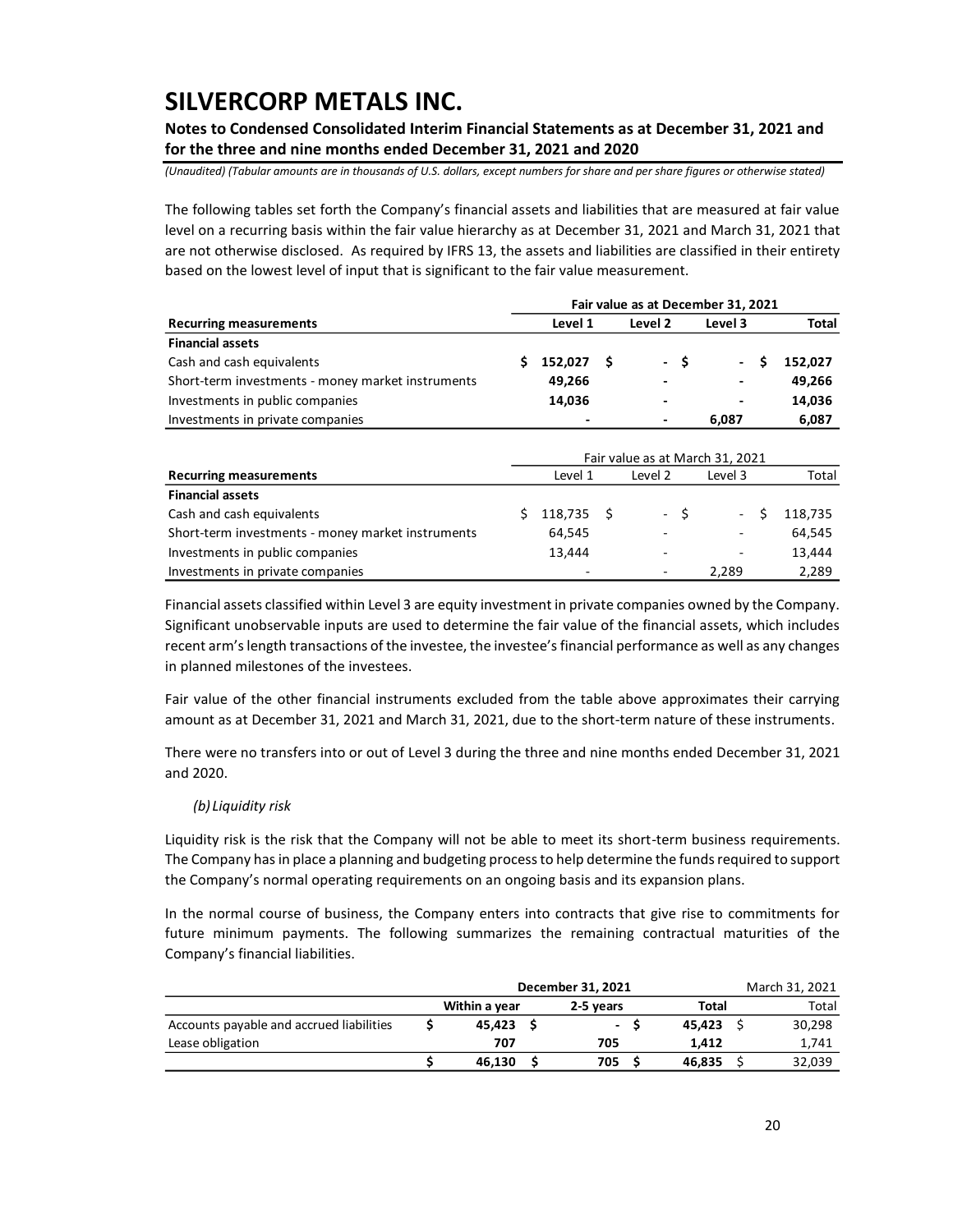**Notes to Condensed Consolidated Interim Financial Statements as at December 31, 2021 and for the three and nine months ended December 31, 2021 and 2020**

*(Unaudited) (Tabular amounts are in thousands of U.S. dollars, except numbers for share and per share figures or otherwise stated)*

### *(c) Foreign exchange risk*

The Company reports its financial statements in US dollars. The functional currency of the head office, Canadian subsidiaries and all intermediate holding companies is CAD and the functional currency of all Chinese subsidiaries is RMB. The functional currency of New Infini and its subsidiaries is USD. The Company is exposed to foreign exchange risk when the Company undertakes transactions and holds assets and liabilities in currencies other than its functional currencies.

The Company currently does not engage in foreign exchange currency hedging. The Company's exposure to currency risk affect net income is summarized as follows:

|                                                   | December 31, 2021 | March 31, 2021 |  |        |  |
|---------------------------------------------------|-------------------|----------------|--|--------|--|
| Financial assets denominated in U.S. Dollars      |                   | 61.731         |  | 58,610 |  |
|                                                   |                   |                |  |        |  |
| Financial liabilities denominated in U.S. Dollars |                   | 456            |  |        |  |

As at December 31,2021, with other variables unchanged, a 10% strengthening (weakening) of the CAD against the USD would have decreased (increased) net income by approximately \$6.2 million.

### *(d)Interest rate risk*

The Company is exposed to interest rate risk on its cash equivalents and short term investments. As at December 31, 2021, all of its interest-bearing cash equivalents and short-term investments earn interest at market rates that are fixed to maturity or at variable interest rates with terms of less than one year. The Company monitors its exposure to changes in interest rates on cash equivalents and short term investments. Due to the short-term nature of these financial instruments, fluctuations in interest rates would not have a significant impact on the Company's net income.

### *(e) Credit risk*

Credit risk is the risk that one party to a financial instrument will fail to discharge an obligation and cause the other party to incur a financial loss. The Company is exposed to credit risk primarily associated to accounts receivable, due from related parties, cash and cash equivalents, and short-term investments. The carrying amount of assets included on the balance sheet represents the maximum credit exposure.

The Company undertakes credit evaluations on counterparties as necessary, requests deposits from customers prior to delivery, and has monitoring processes intended to mitigate credit risks. There were no material amounts in trade or other receivables which were past due on December 31, 2021 (at March 31, 2021 - \$nil).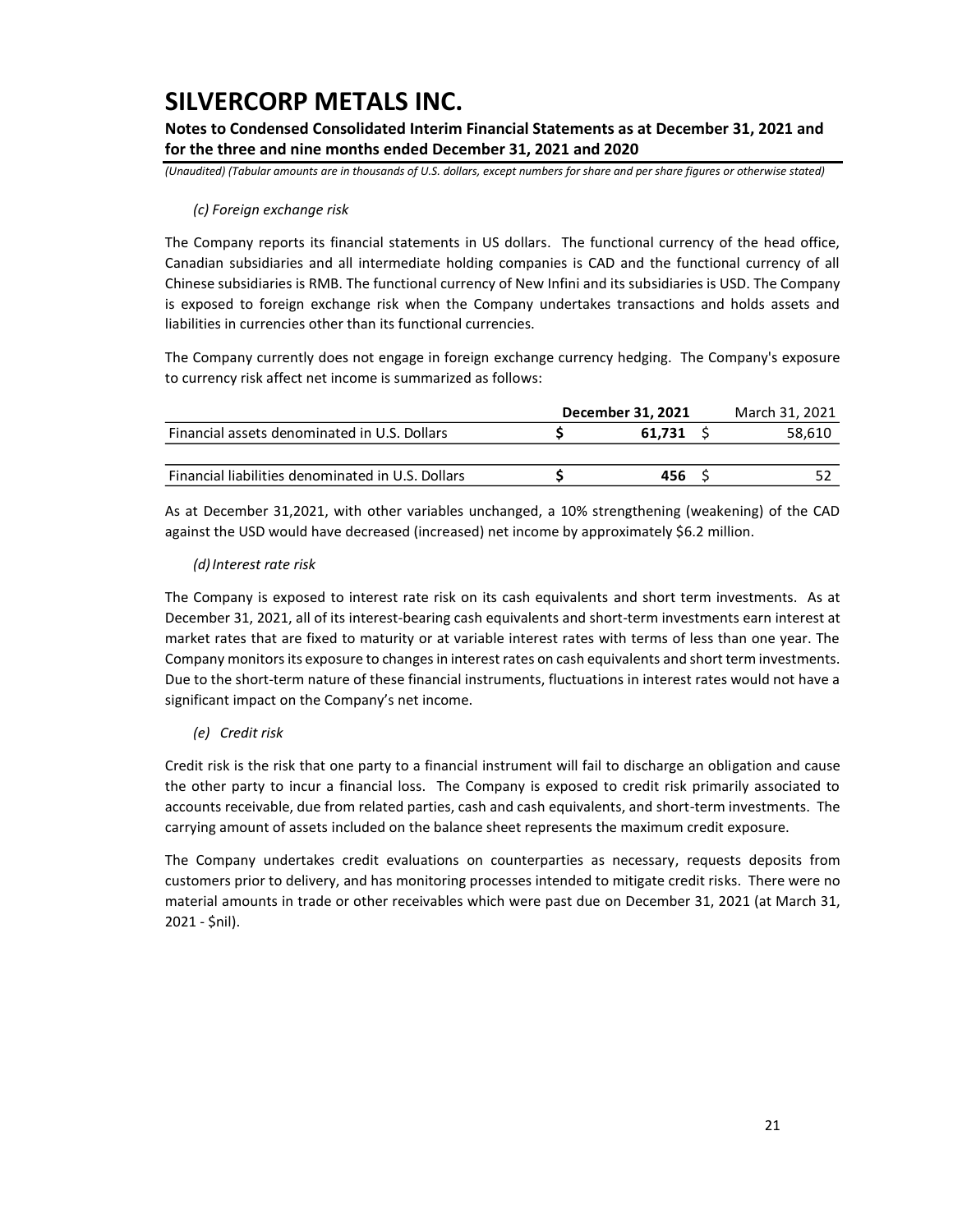**Notes to Condensed Consolidated Interim Financial Statements as at December 31, 2021 and for the three and nine months ended December 31, 2021 and 2020**

*(Unaudited) (Tabular amounts are in thousands of U.S. dollars, except numbers for share and per share figures or otherwise stated)*

### *(f) Equity price risk*

The Company holds certain marketable securities that will fluctuate in value as a result of trading on financial markets. As the Company's marketable securities holdings are mainly in mining companies, the value will also fluctuate based on commodity prices. Based upon the Company's portfolio as at December 31, 2021, a 10% increase (decrease) in the market price of the securities held, ignoring any foreign currency effects, would have resulted in an increase (decrease) to the net income and other comprehensive income of \$1.1 million and \$0.3 million, respectively.

### **19. SEGMENTED INFORMATION**

The Company's reportable operating segments are components of the Company where separate financial information is available that is evaluated regularly by the Company's Chief Executive Officer who is the Chief Operating Decision Maker ("CODM"). The operational segments are determined based on the Company's management and internal reporting structure. Operating segments are summarized as follows:

| <b>Operational Segments</b> | Subsidiaries Included in the Segment         | Properties Included in the Segment |
|-----------------------------|----------------------------------------------|------------------------------------|
| <b>Mining</b>               |                                              |                                    |
| Henan Luoning               | Henan Found and Henan Huawei and Xinbaoyuan  | Ying Mining District               |
| Hunan                       | Yunxiang                                     | <b>BYP</b>                         |
| Guangdong                   | Guangdong Found                              | GC                                 |
| Other                       | Infini Resources S.A. de C.V. and Xinbaoyuan | La Yesca, Kuanping                 |
| Administrative              |                                              |                                    |
| Vancouver                   | Silvercorp Metals Inc. and holding companies |                                    |
| Beijing                     | Silvercorp Metals (China) Inc.               |                                    |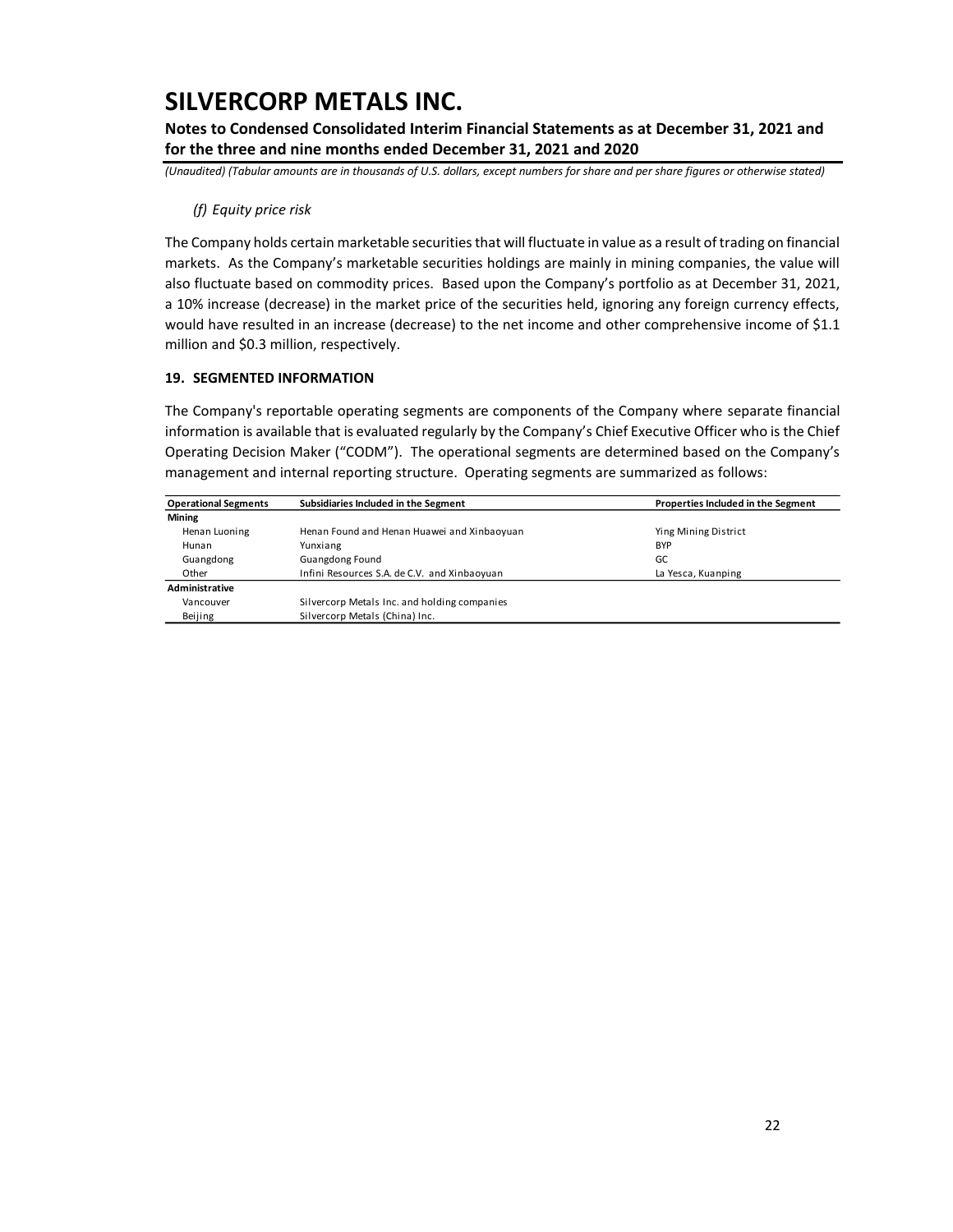**Notes to Condensed Consolidated Interim Financial Statements as at December 31, 2021 and for the three and nine months ended December 31, 2021 and 2020**

*(Unaudited) (Tabular amounts are in thousands of U.S. dollars, except numbers for share and per share figures or otherwise stated)*

### (a) Segmented information for assets and liabilities are as follows:

|                                        |       |              |    |        |        | December 31, 2021        |     |        |    |                          |    |           |     |         |
|----------------------------------------|-------|--------------|----|--------|--------|--------------------------|-----|--------|----|--------------------------|----|-----------|-----|---------|
|                                        |       |              |    |        | Mining |                          |     |        |    |                          |    |           |     |         |
|                                        | Henan |              |    |        |        |                          |     |        |    |                          |    |           |     | Total   |
| Statement of financial position items: |       | Luoning      |    | Hunan  |        | Guangdong                |     | Other  |    | <b>Beijing</b>           |    | Vancouver |     |         |
| <b>Current assets</b>                  | Ś.    | $136,557$ \$ |    | 942    | Ŝ      | 14,319                   | S   | 1,278  | Ś  | 8,617                    | Ś. | 69,655    | Ś   | 231,368 |
| <b>Plant and equipment</b>             |       | 57,361       |    | 3,781  |        | 15,271                   |     | 168    |    | 906                      |    | 1,300     |     | 78,787  |
| Mineral rights and properties          |       | 249,999      |    | 7,569  |        | 30,706                   |     | 32,927 |    |                          |    |           |     | 321,201 |
| Investment in an associate             |       |              |    |        |        |                          |     |        |    | $\overline{\phantom{0}}$ |    | 60,143    |     | 60,143  |
| <b>Other investments</b>               |       | 2,361        |    |        |        |                          |     |        |    | $\overline{\phantom{0}}$ |    | 17,762    |     | 20,123  |
| <b>Reclamation deposits</b>            |       | 4,011        |    |        |        | 4,798                    |     |        |    | $\overline{\phantom{0}}$ |    | 8         |     | 8,817   |
| Long-term prepaids and deposits        |       | 456          |    | 104    |        | 228                      |     |        |    |                          |    |           |     | 788     |
| Long-term portion of lease receivable  |       |              |    |        |        |                          |     |        |    |                          |    | 24        |     | 24      |
| <b>Total assets</b>                    | s.    | 450,745      | Ś. | 12,396 | Ś      | 65,322                   | Ś.  | 34,373 | Ś  | 9,523                    | Ŝ. | 148,892   | Ś   | 721,251 |
| <b>Current liabilities</b>             | \$.   | $40,182$ \$  |    | 569 \$ |        | $6,103 \quad $$          |     | 450    | \$ | 304                      | Ŝ. | 2,494     | \$. | 50,102  |
| Long-term portion of lease obligation  |       |              |    |        |        | $\overline{\phantom{0}}$ |     |        |    |                          |    | 705       |     | 705     |
| Deferred income tax liabilities        |       | 46,170       |    | 1,178  |        |                          |     |        |    |                          |    |           |     | 47,348  |
| <b>Environmental rehabilitation</b>    |       | 6,118        |    | 1,051  |        | 735                      |     |        |    |                          |    |           |     | 7,904   |
| <b>Total liabilities</b>               |       | 92,470       | Ŝ. | 2,798  | S      | 6,838                    | \$. | 450    | Ś  | 304                      | S  | 3,199     | Ś   | 106,059 |

|                                        |    |                          |   |                |    | March 31, 2021 |    |        |    |         |      |           |    |         |
|----------------------------------------|----|--------------------------|---|----------------|----|----------------|----|--------|----|---------|------|-----------|----|---------|
|                                        |    | Administrative<br>Mining |   |                |    |                |    |        |    |         |      |           |    |         |
| Statement of financial position items: |    | Henan<br>Luoning         |   | Hunan          |    | Guangdong      |    | Other  |    | Beijing |      | Vancouver |    | Total   |
| Current assets                         | Ŝ  | 124,636                  | S | 909            | Ŝ  | 11,177         | Ŝ  | 191    | Ś. | 4,322   | Ŝ    | 79,954    | Ś  | 221,189 |
| Plant and equipment                    |    | 53,651                   |   | 3,833          |    | 15,765         |    | 59     |    | 965     |      | 1,456     |    | 75,729  |
| Mineral rights and properties          |    | 225,023                  |   | 7,345          |    | 28,314         |    | 16,747 |    |         |      |           |    | 277,429 |
| Investment in an associate             |    |                          |   |                |    |                |    |        |    | ۰       |      | 53,457    |    | 53,457  |
| Other investments                      |    | 2,289                    |   | ٠              |    |                |    |        |    | ٠       |      | 13,444    |    | 15,733  |
| Reclamation deposits                   |    | 3,898                    |   | ٠              |    | 4,607          |    |        |    |         |      | 8         |    | 8,513   |
| Long-term prepaids and deposits        |    | 221                      |   | 101            |    | 87             |    |        |    |         |      |           |    | 409     |
| Long-term portion of lease receivable  |    |                          |   |                |    |                |    |        |    |         |      | 183       |    | 183     |
| Total assets                           |    | 409,718                  | Ś | 12,188         |    | 59,950         | Ŝ. | 16,997 | Ś  | 5,287   | Ś    | 148,502   |    | 652,642 |
| Current liabilities                    | Ś  | $28,654$ \$              |   | $625 \quad$ \$ |    | 4,570 \$       |    |        | \$ | 112     | - \$ | 3,214     | \$ | 37,175  |
| Long-term portion of lease obligation  |    |                          |   |                |    |                |    |        |    |         |      | 1,084     |    | 1,084   |
| Deferred income tax liabilities        |    | 39,756                   |   | 1,036          |    |                |    |        |    |         |      |           |    | 40,792  |
| Environmental rehabilitation           |    | 6,115                    |   | 993            |    | 755            |    |        |    |         |      |           |    | 7,863   |
| <b>Total liabilities</b>               | \$ | 74,525                   | Ŝ | 2,654          | .s | 5,325          | \$ |        | \$ | 112     | \$   | 4,298     | \$ | 86,914  |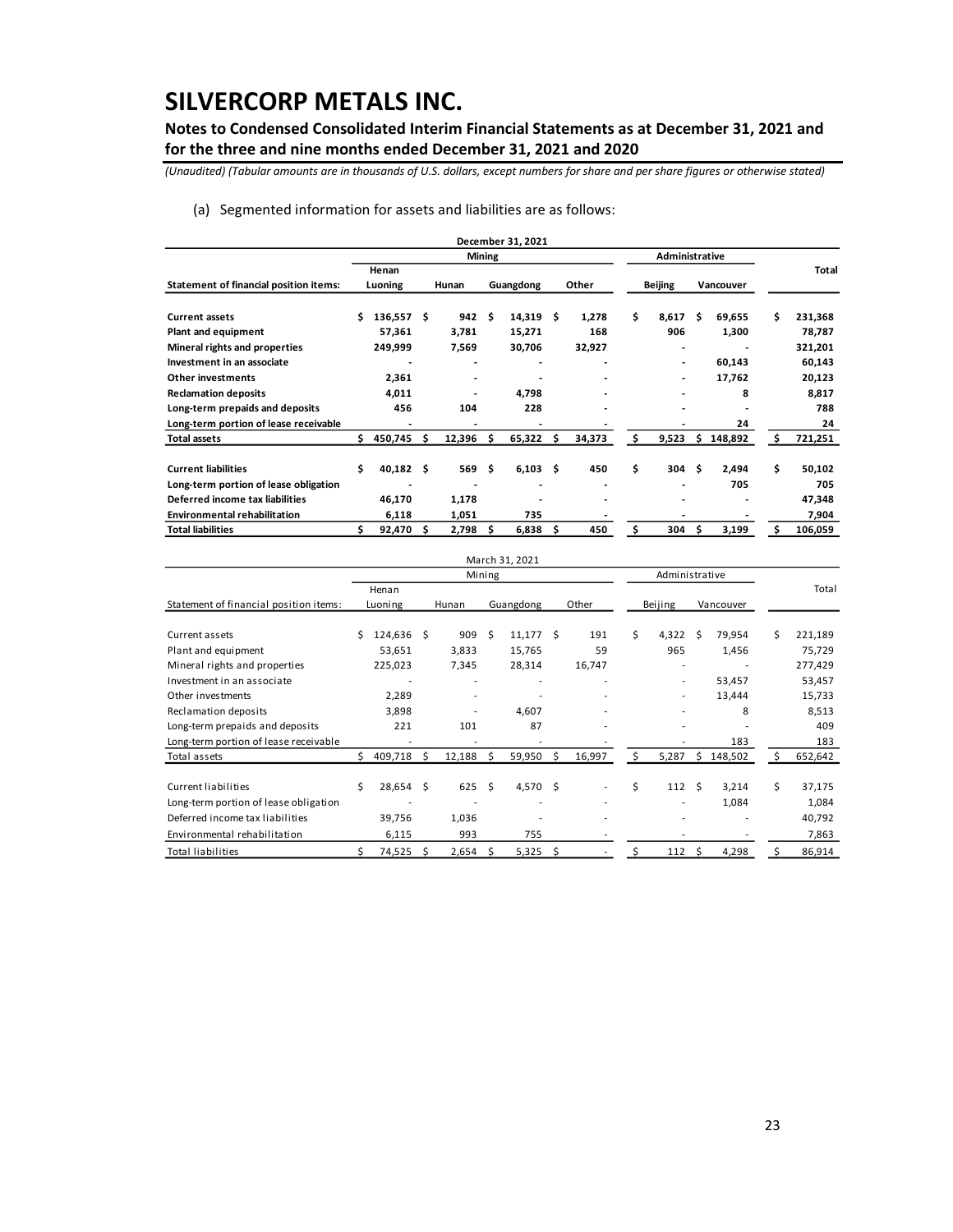**Notes to Condensed Consolidated Interim Financial Statements as at December 31, 2021 and for the three and nine months ended December 31, 2021 and 2020**

*(Unaudited) (Tabular amounts are in thousands of U.S. dollars, except numbers for share and per share figures or otherwise stated)*

### (b) Segmented information for operating results is as follows:

|                                      |    |                  |    |                          |    | Three months ended December 31, 2021 |    |                |                |                          |           |                |              |
|--------------------------------------|----|------------------|----|--------------------------|----|--------------------------------------|----|----------------|----------------|--------------------------|-----------|----------------|--------------|
|                                      |    |                  |    | <b>Mining</b>            |    |                                      |    |                |                | Administrative           |           |                |              |
| <b>Statement of operations:</b>      |    | Henan<br>Luoning |    | $H$ unan $(1)$           |    | Guangdong                            |    | Other          | <b>Beijing</b> |                          | Vancouver |                | Total        |
| Revenue                              | \$ | 48,166 \$        |    | $\overline{\phantom{a}}$ | \$ | 10,913                               | \$ | $\blacksquare$ | \$             | $\overline{\phantom{0}}$ | \$        | $\overline{a}$ | \$<br>59,079 |
| Costs of mine operations             |    | (30,587)         |    | (118)                    |    | (6,881)                              |    | (17)           |                | $\overline{\phantom{0}}$ |           |                | (37, 603)    |
| Income from mine operations          |    | 17,579           |    | (118)                    |    | 4,032                                |    | (17)           |                |                          |           |                | 21,476       |
| Operating (expenses) income          |    | (1,308)          |    | 56                       |    | 10                                   |    | (166)          |                | (579)                    |           | (293)          | (2,280)      |
| <b>Finance items</b>                 |    | 912              |    | (9)                      |    | 77                                   |    | 1              |                | 80                       |           | (9,232)        | (8, 171)     |
| Income tax expenses                  |    | (3,633)          |    | (6)                      |    | 539                                  |    |                |                | $\overline{\phantom{0}}$ |           | 7              | (3,093)      |
| Net income (loss)                    | \$ | $13,550$ \$      |    | $(77)$ \$                |    | 4,658                                | \$ | (182)          | \$             | $(499)$ \$               |           | (9,518)        | \$<br>7,932  |
| <b>Attributed to:</b>                |    |                  |    |                          |    |                                      |    |                |                |                          |           |                |              |
| <b>Equity holders of the Company</b> |    | 10,576           |    | (47)                     |    | 4,612                                |    | (76)           |                | (499)                    |           | (9,503)        | 5,063        |
| Non-controlling interests            |    | 2,974            |    | (30)                     |    | 46                                   |    | (106)          |                |                          |           | (15)           | 2,869        |
| Net income (loss)                    | S  | 13,550           | -S | $(77)$ \$                |    | 4,658                                | S  | (182)          | \$             | (499) \$                 |           | (9,518)        | \$<br>7,932  |

 $<sup>(1)</sup>$  Hunan's BYP project was placed on care and maintenance starting August 2014.</sup>

|                               |    |           |      |        |    | Three months ended December 31, 2020 |                                |     |           |    |           |
|-------------------------------|----|-----------|------|--------|----|--------------------------------------|--------------------------------|-----|-----------|----|-----------|
|                               |    |           |      | Mining |    |                                      | Administrative                 |     |           |    |           |
|                               |    | Henan     |      |        |    |                                      |                                |     |           |    | Total     |
| Statement of operations:      |    | Luoning   |      | Hunan  |    | Guangdong                            | Beijing                        |     | Vancouver |    |           |
| Revenue                       | Ś  | 42,486    | - \$ | 28     | \$ | 10,782                               | \$<br>$\overline{\phantom{a}}$ | \$  |           | Ś  | 53,296    |
| Costs of mine operations      |    | (20, 828) |      | (217)  |    | (7, 450)                             |                                |     |           |    | (28, 495) |
| Income from mine operations   |    | 21,658    |      | (189)  |    | 3,332                                |                                |     |           |    | 24,801    |
| Operating expenses            |    | 132       |      | 579    |    | 8                                    | (487)                          |     | (6,403)   |    | (6, 171)  |
| Finance items                 |    | 568       |      | (4)    |    | 62                                   | 30                             |     | (951)     |    | (295)     |
| Income tax expenses           |    | (5,222)   |      | 91     |    | (585)                                |                                |     | (330)     |    | (6,046)   |
| Net income (loss)             | \$ | 17,136    | - \$ | 477    | Ś. | 2,817                                | \$<br>$(457)$ \$               |     | (7,684)   | \$ | 12,289    |
| Attributed to:                |    |           |      |        |    |                                      |                                |     |           |    |           |
| Equity holders of the Company |    | 13,403    |      | 331    |    | 2,790                                | (457)                          |     | (7,675)   |    | 8,392     |
| Non-controlling interests     |    | 3,733     |      | 146    |    | 27                                   |                                |     | (9)       |    | 3,897     |
| Net income (loss)             |    | 17,136    | \$.  | 477    | s  | 2,817                                | \$<br>(457)                    | - S | (7,684)   | S  | 12,289    |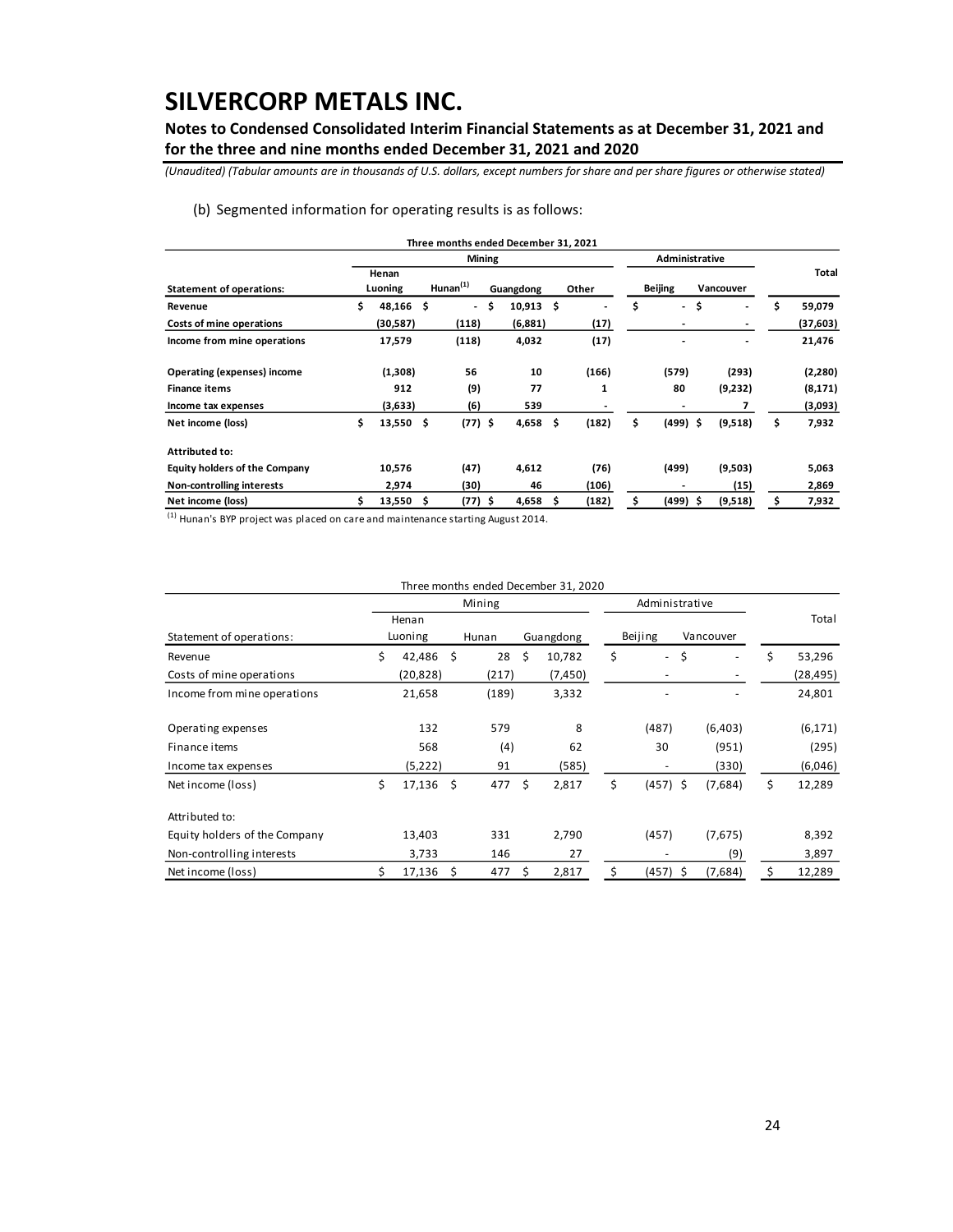**Notes to Condensed Consolidated Interim Financial Statements as at December 31, 2021 and for the three and nine months ended December 31, 2021 and 2020**

*(Unaudited) (Tabular amounts are in thousands of U.S. dollars, except numbers for share and per share figures or otherwise stated)*

|                                      |    |            |    | Nine months ended December 31, 2021 |              |    |       |                                |     |                              |    |           |
|--------------------------------------|----|------------|----|-------------------------------------|--------------|----|-------|--------------------------------|-----|------------------------------|----|-----------|
|                                      |    |            |    | Mining                              |              |    |       | Administrative                 |     |                              |    |           |
|                                      |    | Henan      |    |                                     |              |    |       |                                |     |                              |    | Total     |
| <b>Statement of income:</b>          |    | Luoning    |    | Hunan                               | Guangdong    |    | Other | <b>Beijing</b>                 |     | Vancouver                    |    |           |
| Revenue                              | Ś. | 142,686 \$ |    | $\overline{\phantom{a}}$            | \$<br>33,647 | Ŝ  |       | \$<br>$\overline{\phantom{a}}$ | \$  | $\qquad \qquad \blacksquare$ | Ś  | 176,333   |
| Costs of mine operations             |    | (84, 562)  |    | (379)                               | (20, 770)    |    | (30)  | $\overline{\phantom{a}}$       |     | $\overline{\phantom{a}}$     |    | (105,741) |
| Income from mine operations          |    | 58,124     |    | (379)                               | 12,877       |    | (30)  |                                |     | $\blacksquare$               |    | 70,592    |
| <b>Operating (expenses) income</b>   |    | (1,531)    |    | 116                                 | 55           |    | (130) | (1,639)                        |     | (10, 851)                    |    | (13,980)  |
| Finance items, net                   |    | 2,222      |    | (26)                                | 242          |    | 1     | 176                            |     | (9,040)                      |    | (6, 425)  |
| Income tax expenses                  |    | (11, 199)  |    | (108)                               | (526)        |    |       |                                |     | (1, 432)                     |    | (13,265)  |
| Net income (loss)                    | \$ | 47,616     | Ś. | $(397)$ \$                          | 12,648       | \$ | (159) | \$<br>$(1,463)$ \$             |     | (21, 323)                    | \$ | 36,922    |
| Attributable to:                     |    |            |    |                                     |              |    |       |                                |     |                              |    |           |
| <b>Equity holders of the Company</b> |    | 37,215     |    | (260)                               | 12,523       |    | (66)  | (1,463)                        |     | (21, 281)                    |    | 26,668    |
| Non-controlling interests            |    | 10,401     |    | (137)                               | 125          |    | (93)  |                                |     | (42)                         |    | 10,254    |
| Net income (loss)                    |    | 47,616     | s  | (397) \$                            | 12,648       | s  | (159) | \$<br>(1, 463)                 | \$. | (21, 323)                    |    | 36,922    |

|                               |    | Mining           |    |         |    |           |    | Administrative |    |           |    |           |
|-------------------------------|----|------------------|----|---------|----|-----------|----|----------------|----|-----------|----|-----------|
| Statement of income:          |    | Henan<br>Luoning |    | Hunan   |    | Guangdong |    | Beijing        |    | Vancouver |    | Total     |
| Revenue                       | Ś. | 127,843          | \$ | 1,553   | Ŝ  | 26,977    | \$ | $\blacksquare$ | \$ | ٠         | Ś. | 156,373   |
| Costs of mine operations      |    | (65, 488)        |    | (1,224) |    | (18,903)  |    |                |    |           |    | (85, 615) |
| Income from mine operations   |    | 62,355           |    | 329     |    | 8,074     |    |                |    |           |    | 70,758    |
| Operating expenses            |    | 60               |    | 567     |    | 10        |    | (1,356)        |    | (3,558)   |    | (4,277)   |
| Finance items, net            |    | 1,319            |    | (21)    |    | 113       |    | 92             |    | (341)     |    | 1,162     |
| Income tax expenses           |    | (14, 937)        |    | 58      |    | (946)     |    | (8)            |    | (1, 472)  |    | (17, 305) |
| Net income (loss)             | \$ | 48,797           | Ŝ. | 933     | \$ | 7,251     | \$ | $(1,272)$ \$   |    | (5, 371)  | \$ | 50,338    |
| Attributable to:              |    |                  |    |         |    |           |    |                |    |           |    |           |
| Equity holders of the Company |    | 38,141           |    | 668     |    | 7,180     |    | (1,272)        |    | (5, 362)  |    | 39,355    |
| Non-controlling interests     |    | 10,656           |    | 265     |    | 71        |    |                |    | (9)       |    | 10,983    |
| Net income (loss)             |    | 48,797           | \$ | 933     | Ŝ. | 7,251     | \$ | $(1,272)$ \$   |    | (5, 371)  | \$ | 50,338    |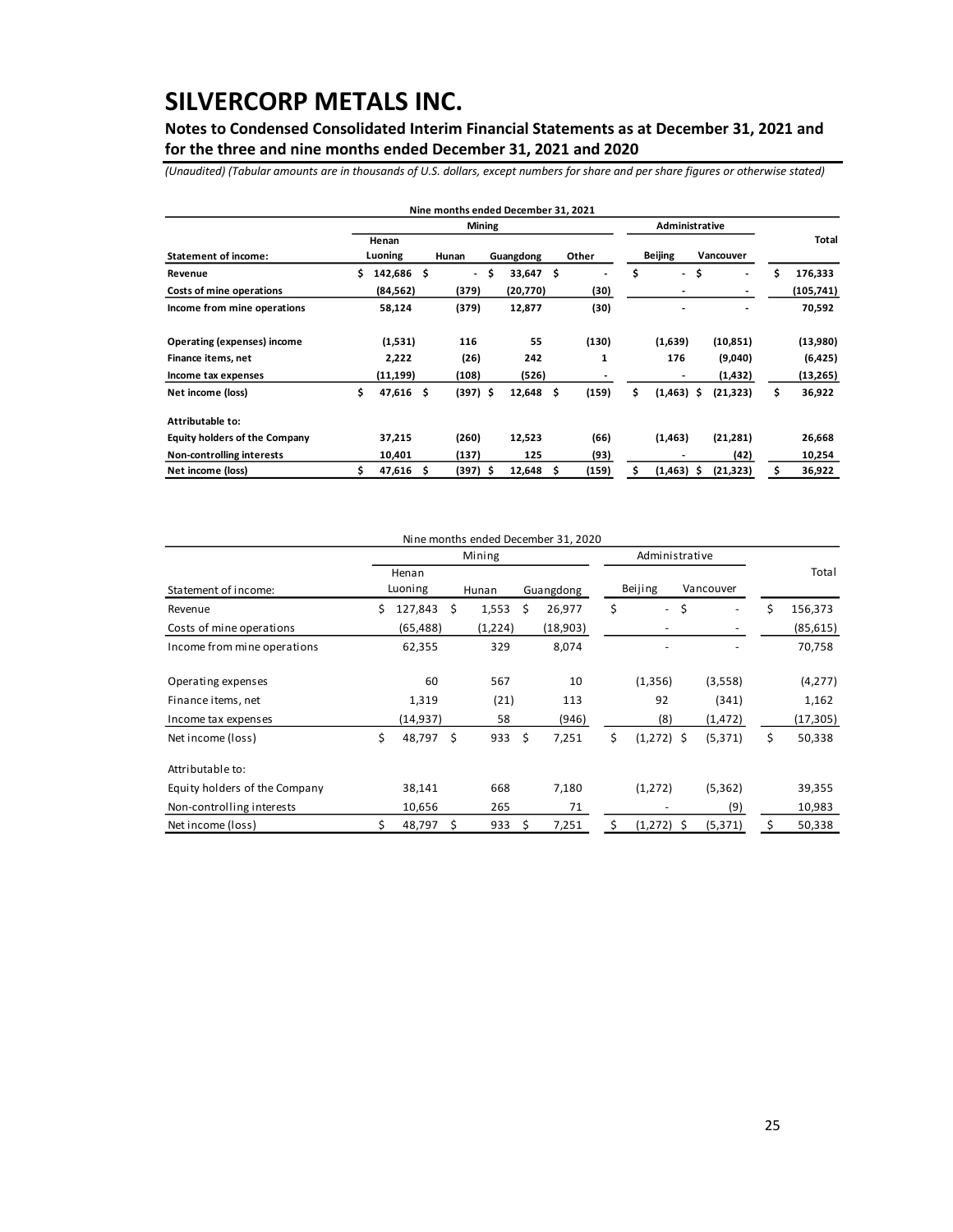**Notes to Condensed Consolidated Interim Financial Statements as at December 31, 2021 and for the three and nine months ended December 31, 2021 and 2020**

*(Unaudited) (Tabular amounts are in thousands of U.S. dollars, except numbers for share and per share figures or otherwise stated)*

(c) Sales by metal

The sales generated for the three and nine months ended December 31, 2021 and 2020 were all earned in China and were comprised of:

|             |                      | Three months ended December 31, 2021 |            |        |  |  |  |  |  |  |  |
|-------------|----------------------|--------------------------------------|------------|--------|--|--|--|--|--|--|--|
|             | <b>Henan Luoning</b> | Hunan                                | Guangdong  | Total  |  |  |  |  |  |  |  |
| Silver (Ag) | $29,615$ \$          | S<br>$\sim$                          | 2,124<br>Ŝ | 31,739 |  |  |  |  |  |  |  |
| Gold (Au)   | 1,504                | ۰                                    | $\,$       | 1,504  |  |  |  |  |  |  |  |
| Lead (Pb)   | 13,840               |                                      | 1,974      | 15,814 |  |  |  |  |  |  |  |
| Zinc (Zn)   | 2,236                |                                      | 6,122      | 8,358  |  |  |  |  |  |  |  |
| Other       | 971                  |                                      | 693        | 1,664  |  |  |  |  |  |  |  |
|             | 48,166<br>-Ś         | ٠                                    | 10,913     | 59.079 |  |  |  |  |  |  |  |

|             |               |                          | Three months ended December 31, 2020 |        |
|-------------|---------------|--------------------------|--------------------------------------|--------|
|             | Henan Luoning | Hunan                    | Guangdong                            | Total  |
| Silver (Ag) | $28,013$ \$   | $\overline{\phantom{a}}$ | 2,707                                | 30,720 |
| Gold (Au)   | 1,194         | 28                       |                                      | 1,222  |
| Lead (Pb)   | 10,892        |                          | 1,961                                | 12,853 |
| Zinc (Zn)   | 2,114         |                          | 5,809                                | 7,923  |
| Other       | 273           |                          | 305                                  | 578    |
|             | 42.486        | 28                       | 10,782                               | 53,296 |

|             |                      |       | Nine months ended December 31, 2021<br>Guangdong<br>7,693<br>$\overline{\phantom{0}}$<br>S<br>S<br>$\overline{\phantom{0}}$<br>-<br>6,738<br>$\overline{\phantom{0}}$<br>17,966<br>$\overline{\phantom{0}}$<br>1,250<br>$\overline{\phantom{0}}$ |              |  |  |  |  |
|-------------|----------------------|-------|--------------------------------------------------------------------------------------------------------------------------------------------------------------------------------------------------------------------------------------------------|--------------|--|--|--|--|
|             | <b>Henan Luoning</b> | Hunan |                                                                                                                                                                                                                                                  | <b>Total</b> |  |  |  |  |
| Silver (Ag) | $90,845$ \$          |       |                                                                                                                                                                                                                                                  | 98,538       |  |  |  |  |
| Gold (Au)   | 4,198                |       |                                                                                                                                                                                                                                                  | 4,198        |  |  |  |  |
| Lead (Pb)   | 38,886               |       |                                                                                                                                                                                                                                                  | 45,624       |  |  |  |  |
| Zinc (Zn)   | 5,581                |       |                                                                                                                                                                                                                                                  | 23,547       |  |  |  |  |
| Other       | 3,176                |       |                                                                                                                                                                                                                                                  | 4,426        |  |  |  |  |
|             | 142,686<br>Ŝ         | ۰     | 33,647                                                                                                                                                                                                                                           | 176,333      |  |  |  |  |

|             |               | Nine months ended December 31, 2020 |                          |           |
|-------------|---------------|-------------------------------------|--------------------------|-----------|
|             | Henan Luoning | Hunan                               | Guangdong                | Total     |
| Silver (Ag) | $82,625$ \$   | $\sim 10^{-1}$                      | 7,326                    | \$89,951  |
| Gold (Au)   | 4,164         | 1,553                               | $\overline{\phantom{a}}$ | 5,717     |
| Lead (Pb)   | 35,386        |                                     | 6,228                    | 41,614    |
| Zinc (Zn)   | 4,556         |                                     | 12,758                   | 17,314    |
| Other       | 1.112         |                                     | 665                      | 1,777     |
|             | \$127,843     | \$1,553                             | \$26,977                 | \$156,373 |

(d) Major customers

For the nine months ended December 31, 2021, four major customers (nine months ended December 31, 2020 - four major customers) each accounted for 15%, 17%, 18%, and 19% (nine months ended December 31, 2020 – 13%, 15%, 16%, and 22%), and collectively 69% (nine months ended December 31, 2020 – 71%) of the total sales of the Company.